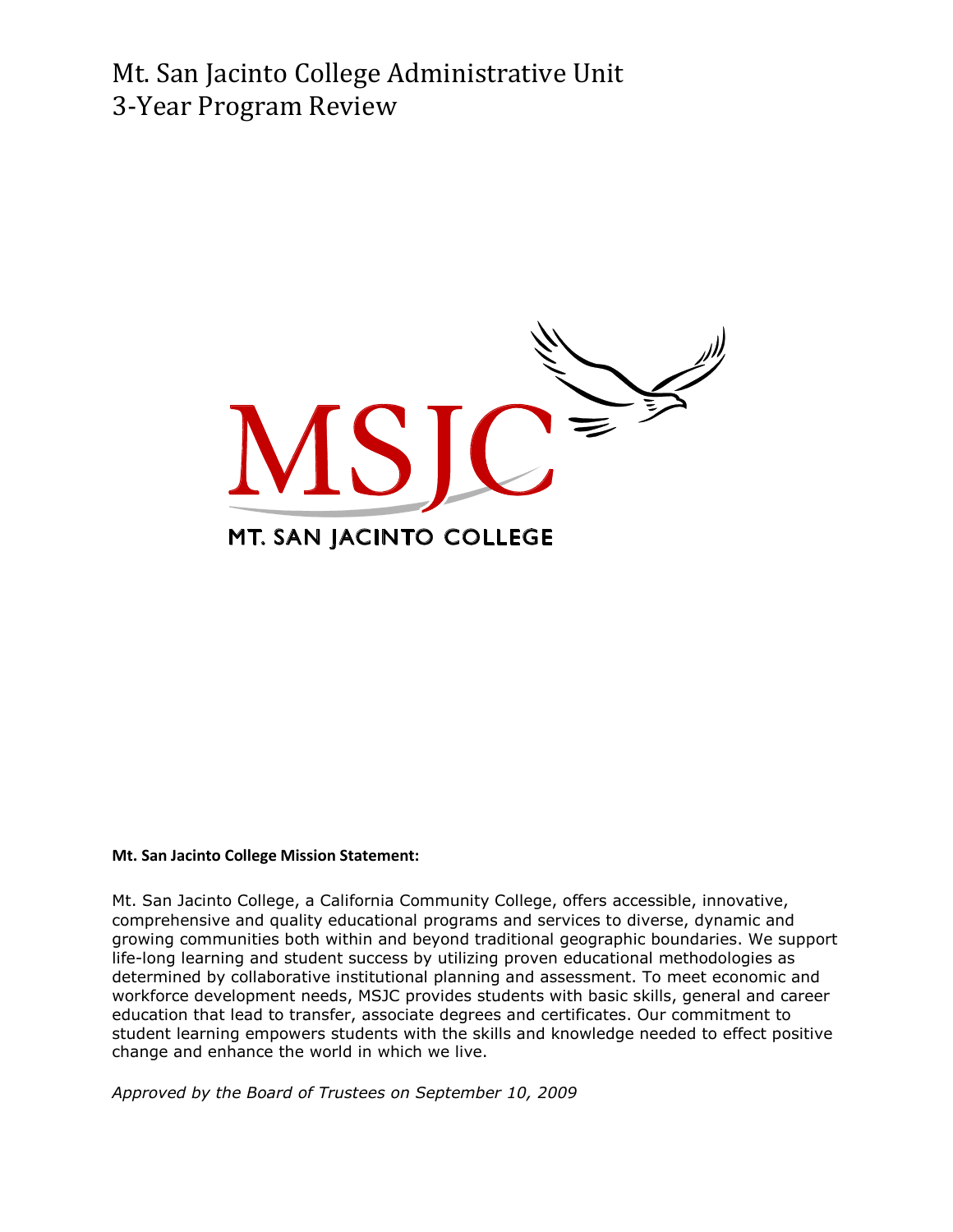# **INTRODUCTION –***Conceptualizing Program Review*

Program review is a systematic process of data collection, analysis, and interpretation for effective planning and accreditation review. Program review ought to be a "360-degree" review or a review from all angles over time, of the effectiveness of an "educational program". Fundamentally, program reviews requires an institution to ask important questions about itself and to perform analysis about its own performance. The review of the quality of effectiveness of Mt. San Jacinto College programs is an ongoing professional responsibility and should be both meaningful and practical. A complete program review cycle involves distinct conceptual steps: a precise and accurate *description* of things as they exist, *evaluation* of whether those things are sufficient or appropriate or "good enough" to satisfy the institution's pursuit of excellence, *planning* for needed improvement, *implementation* of those plans, and *evaluation of the effectiveness* of the actions taken in achieving the desired results.

The major objectives of Program Review are to:

- State program goals and align future goals with the college's mission and goals
- Collect and analyze data on key performance indicators, administrative unit outcomes, program activities and accomplishments
- Examine and document the effectiveness of administrative services
- Facilitate program improvement through analysis of student learning outcomes at the course, program, administrative and institutional level
- Aid in institutional planning and decision-making processes within the college structure
- To use program review data and goals as rationale for budget, staff, facilities, professional development, curriculum, and other planning decisions
- Comply with Accreditation Standards, Federal and State law, Title 5, and other legal certification requirements

Plans for improvement that result from program review should be integrated with or connected to overall institutional plans so that the regular institutional processes for setting directions and timelines, and providing resources for action, support the implementation of those plans.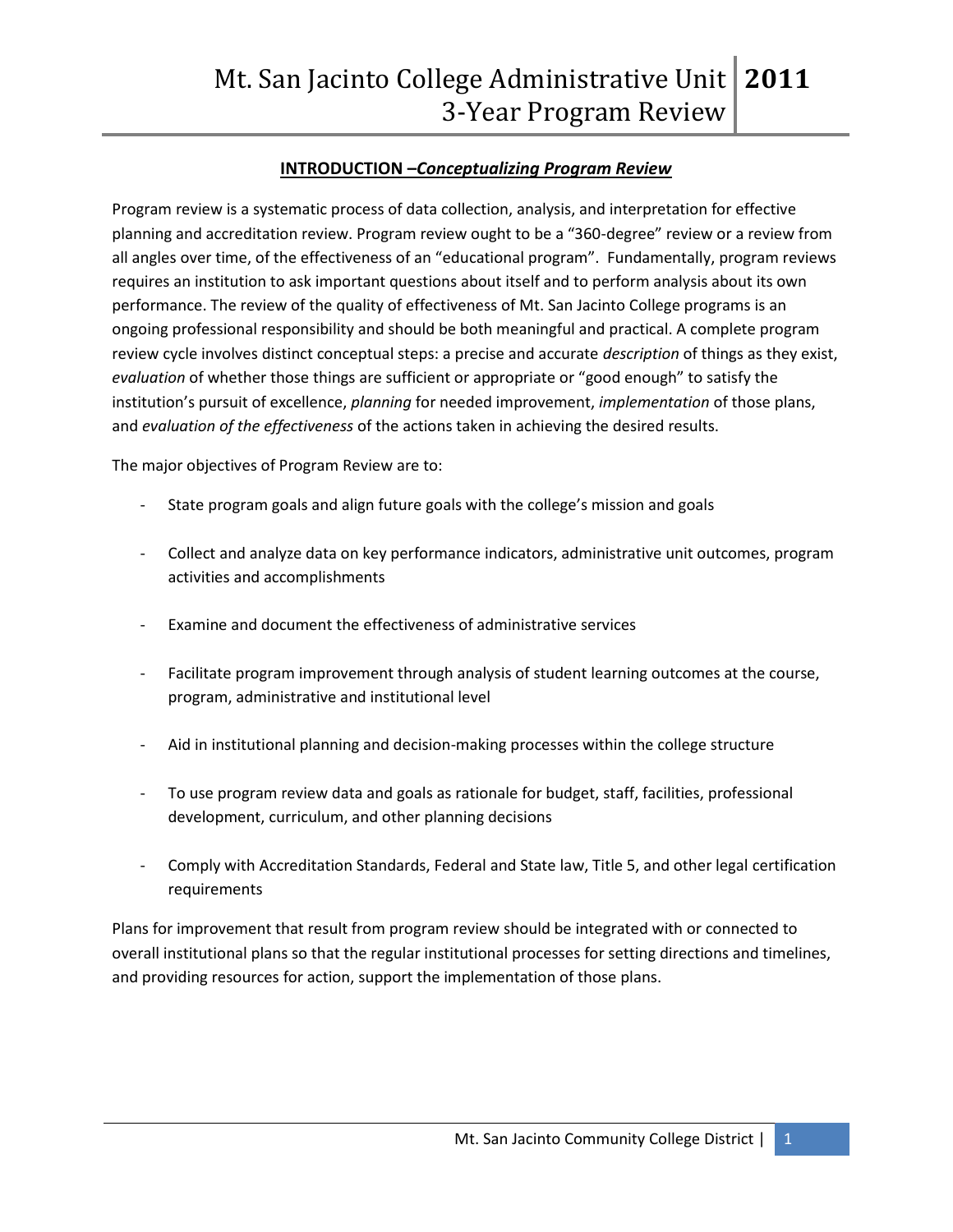# Mt. San Jacinto College Administrative Unit 3-Year Program Review

## **Mt. San Jacinto College Institutional Priorities**

Program Review and assessment is the cornerstone of planning. The Board of Trustees has adopted the following Institutional goals that embrace the following concepts:

- Student Success
- Fiscally Sound Position
- Systematic Planning and Assessment
- Institutional Pride and Organizational Culture
- Community Partnerships

# **Integration of Program Review into MSJC Planning Processes**

Program Review provides a means through which each college division (sector) set goals and objectives that support the Board Adopted Institutional Goals, through focusing on the student as a learner. All administrative unit areas are expected to reference the Institutional goals as reports are prepared.

Self-Study documents are intended to be key drivers informing the District of the colleges' strategic planning process. Administrative Unit Program reviews will be updated annually and serve as a vital component in the planning and budgeting process. Completed reviews will be shared with all college constituent groups via the Institutional Program Review Committee and Institutional Planning Committee (IPC) and made available to the entire college community online. The result of discussions in the planning committees is intended to link into budget planning

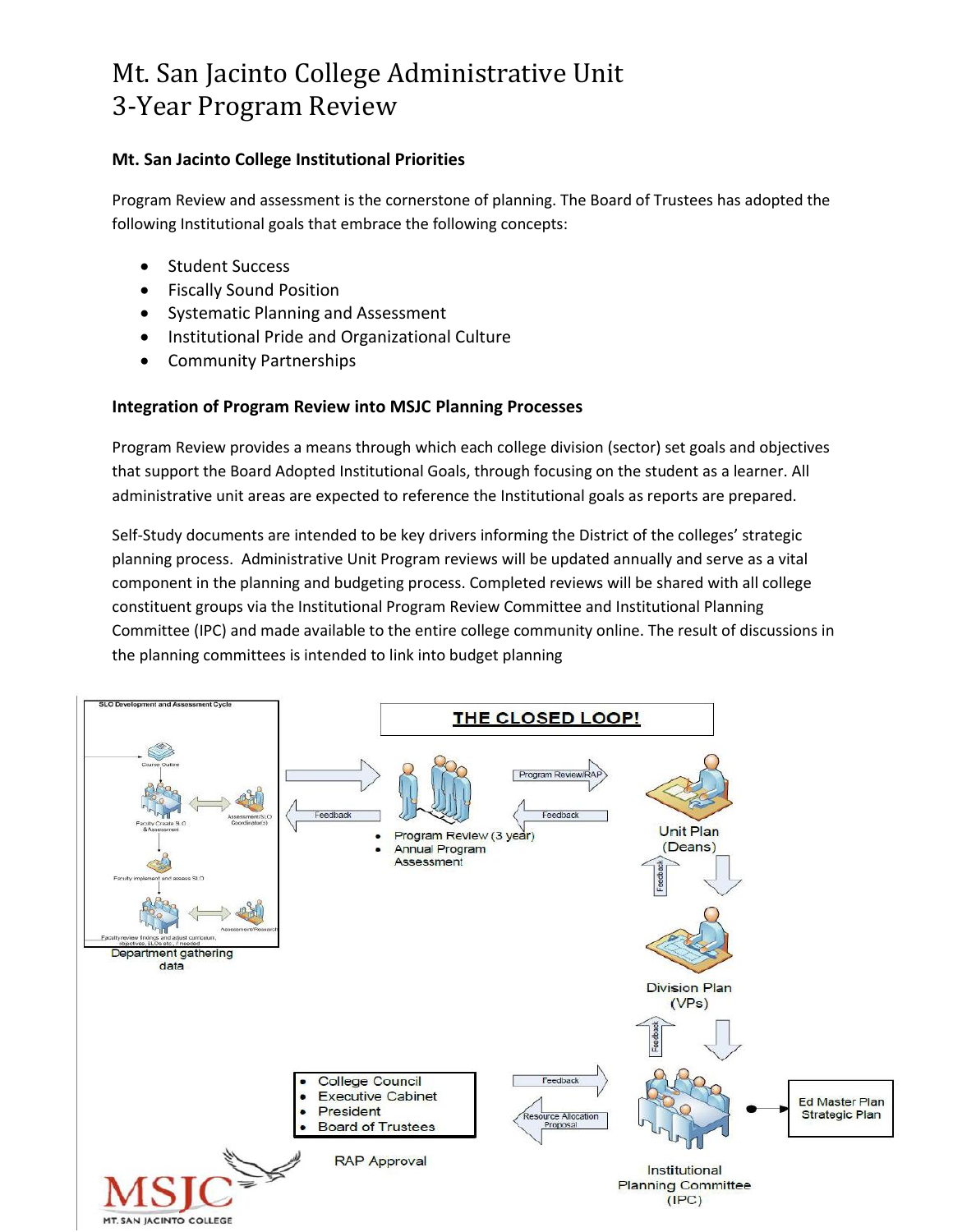# **Components of Program Review**

**Administrative Unit Program Review contains the following sections:** 

**1. Executive Summary**

#### **2. Administrative Unit Overview**

- 2.1 Mission Statement
- 2.2. Philosophy Statement
- 2.3 Administrative Unit Functions
- 2.4 Identification of Recipients of Service
- 2.5 Quantity of Contacts
- 2.6 Unit Goals and Objectives
- 2.7 Administrative Unit Strengths
- 2.8 Improvement Areas
- 2.9 Operational Mandates (If applicable)
- 2.10 Accreditation Concerns
- 2.11 Results of Previous Program Review/ Progress on Goals from Last Cycle

#### **3. Unit Resources**

- 3.1. Organizational Chart
- 3.2. Staffing Level (Full and Part Time)
- 3.3. Annual Budget and Amounts Budgeted for Resources
- 3.4. Resource Inventory
- 3.5. Collaboration with Students and/or Other Units

#### **4. Needs Assessment of Unit**

- 4.1. Administrative Unit Recommendations
- 4.2. Identification of Resources Required to Achieve Recommendations (Staff, Supplies, Equipment, Facilities, Marketing/Outreach needs, Institutional Research needs, Other)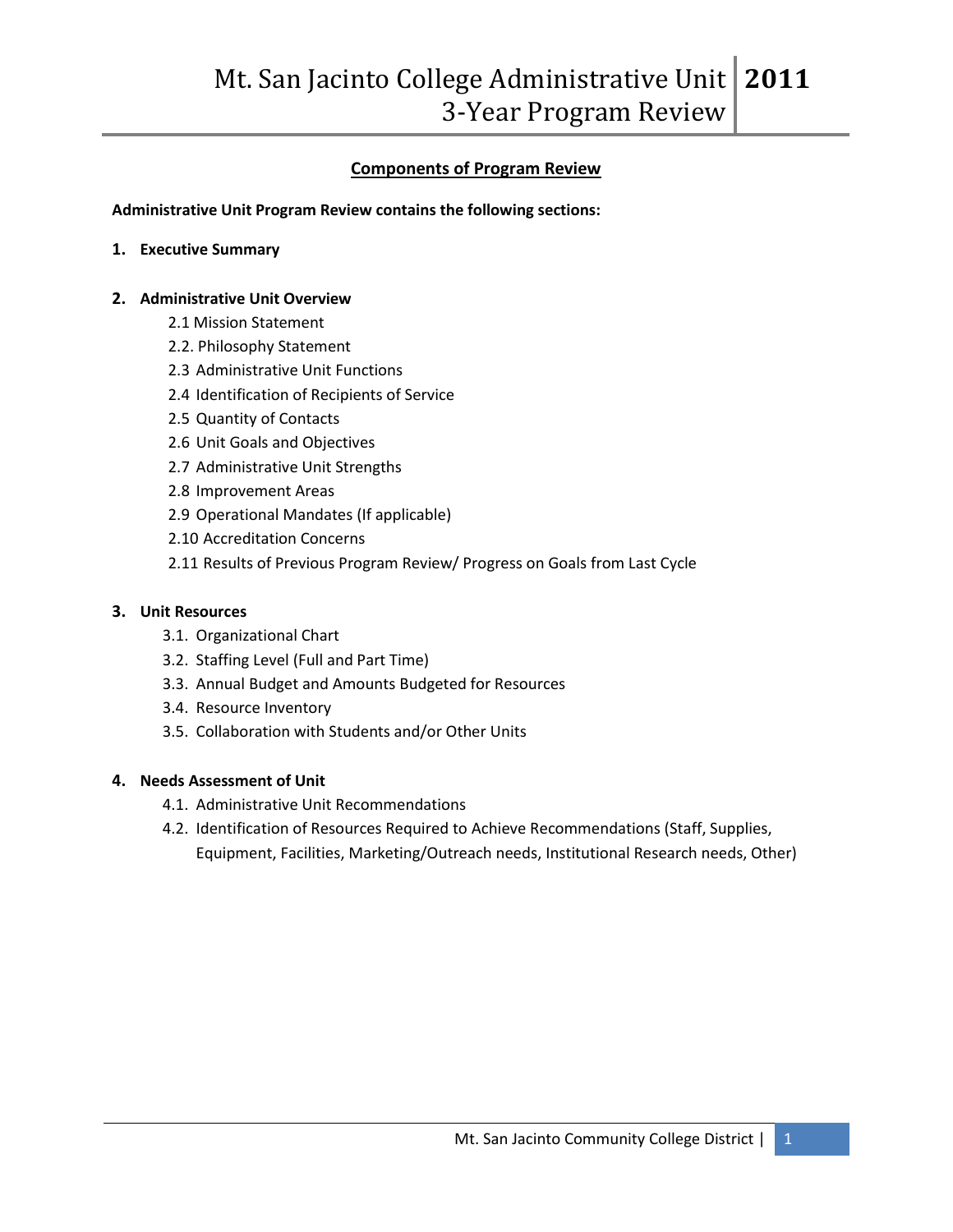#### **Administrative Unit Program Review Work Flow Chart**

**Office of Institutional Effectiveness and Planning**

Paul Hert, Brandon Moore, Rebecca Teague, Charles Hawkins

Ensures Administrative Unit addresses Institutional Effectiveness, Planning, Assessment and Accreditation concerns and needs

Collects Program Review and AUO with data/evidence. Stores information on network drive and internet.



Reviews approved Program Review and SLO/DLO/AUO.

Ensure that documents addresses unit needs and accreditation



#### **Deans and Directors**

Review Service Area Program Review and SLO/DLO/AUO for discussion, enhancement, and approval



Submission of Program Review and SLO/DLO/AUO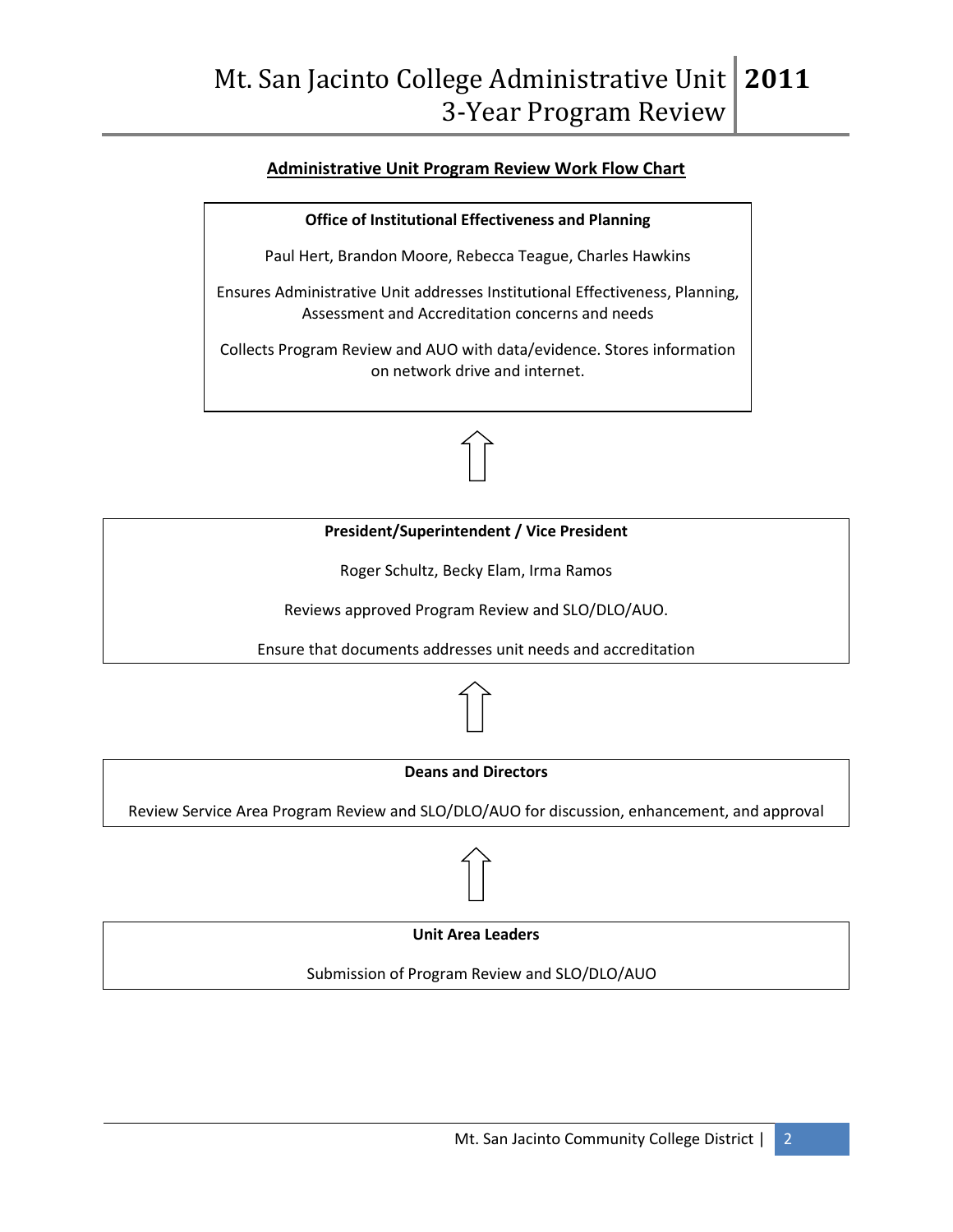# **Administrative Unit Program Review Worksheet**

Administrative Unit Area: Institutional Effectiveness and Planning – Grants Office

Prepared By: Rebecca Teague

Academic Year: FY11-12

#### **1. Executive Summary**

The Mt. San Jacinto College Grants Office was developed in 2004 and has experienced tremendous success in the development, submission, and management of grant funded projects. Since 2004, the MSJC Grants Office has secured over \$21 million in grant funding.

In 2011, the Grants Office morphed into the Planning and Institutional Effectiveness/Grants Office to account in the shifting responsibilities to include grant development and management, planning, assessment, and institutional effectiveness. The Planning and Institutional Effectiveness/Grants Office has a high return on investment as a revenue generating department. Although the grant funding secured does not directly support office personnel salary/benefits, the Planning and Institutional Effectiveness/Grants Office is a self-sufficient department.

The Planning and Institutional Effectiveness/Grants Office is comprised of two staff members: the Associate Dean of Institutional Effectiveness, Planning and Grants who also acts as the college's Accreditation Liaison Officer and the STEM Grant Project Director, and the Planning, Research and Grants Supervisor. The Planning and Institutional Effectiveness/Grants Office supports the mission of the institution and provides services to all college constituent groups (faculty, staff, and administrators) in acquiring external grant funding to support institutional priorities, goals, and initiatives that support student success.

The Grants Office has submitted over 30 grant applications over the last three years, averaging approximately 10-15 grants submitted annually. The success rate of the Grants Office stands at about 70%. The following represents a summary of the funding awarded over the last three fiscal years:

| <b>Fiscal Year</b> | <b>Funding Awarded</b> |
|--------------------|------------------------|
| FY 2011-2012       | \$1.9 Million          |
| FY 2010-2011       | \$5.4 Million          |
| FY 2009-2010       | \$4.5 Million          |

#### **2. Administrative Unit Overview**

The **Unit Overview** should reflect the consensus of the staff within the administrative unit. It is meant to provide a broad understanding of the area, current trends related to the area's mission, and how the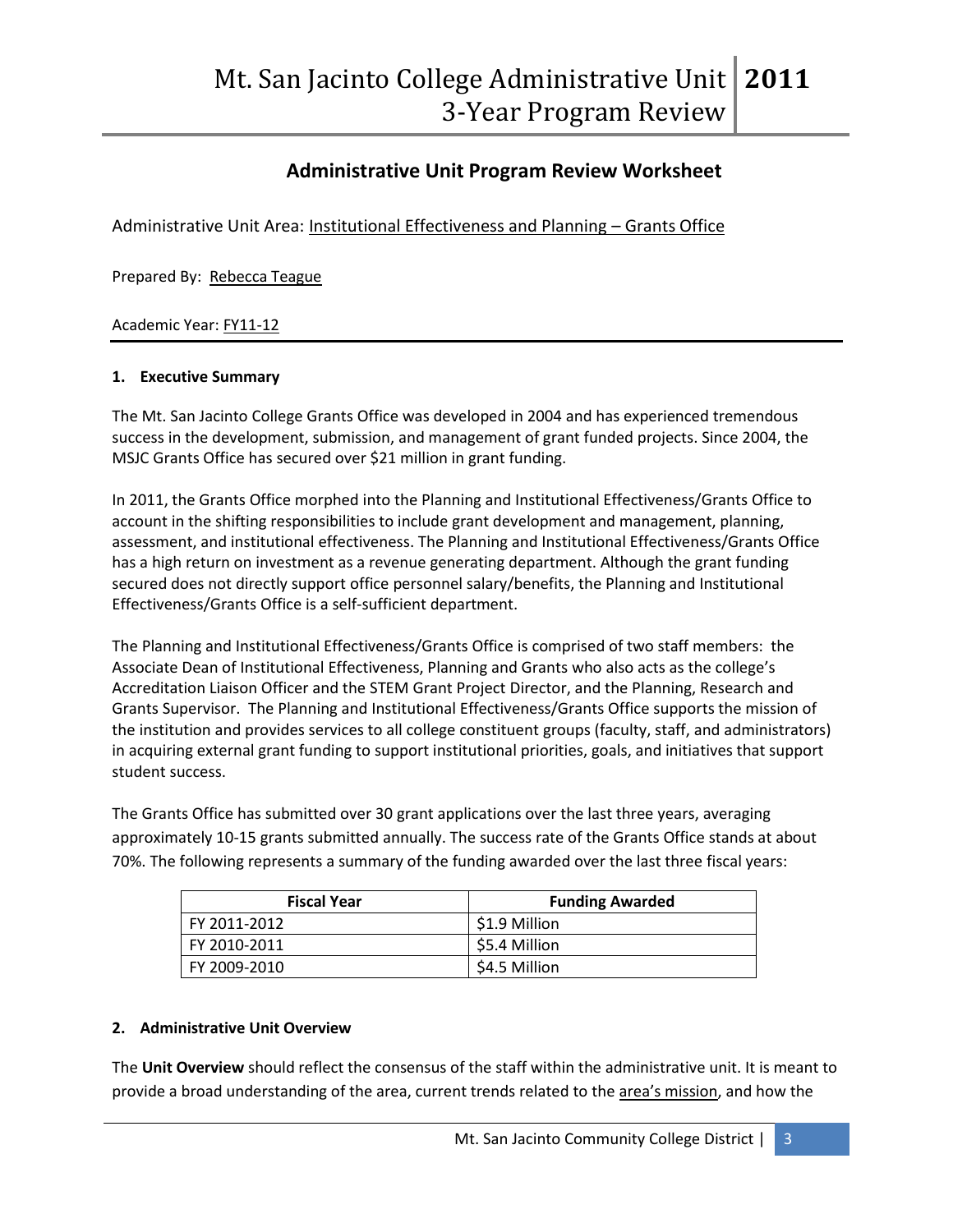area serves to meet the overall mission or goals of Mt. San Jacinto College and its campuses. The following reflects the general guidelines followed by the services areas in completing their area overview.

# **2.1 Mission Statement**

*Note: Area mission statements must be directly aligned with those of the District. This statement should be brief, easy to remember, and include the name of the department, its primary functions, modes of delivery, and target audience.* 

# *Suggestion: This statement should be about 25 words or less.*

The Mt. San Jacinto Planning and Institutional Effectiveness/Grants Office supports the development and enhancement of college projects and programs through proposal development processes and grants management technical assistance. Proposals are submitted to both public and private external sources to: foster learning and teaching; meet student, community and workforce needs; and promote institutional development and effectiveness. Grant funding supports the institutional goals, strategic priorities and mission of Mt. San Jacinto Community College District.

To that end, the Planning and Institutional Effectiveness/Grants Office provide a variety of services including:

- $\triangleright$  Research assist in locating funding possibilities for specific projects. Provide support in researching data for specific grant related sections
- **Proposal Development Assistance/Consultation consult with faculty and staff on content and** design of the proposal; provide general information on proposal writing and RFP/RFA (Request for Proposal/Request for Application) guidelines
- $\triangleright$  Grants management work with project directors to ensure that grants are operating on schedule, within budget and that reports are being submitted on time
- $\triangleright$  Training provide or arrange workshops/training sessions, upon request, on the grants process and proposal preparation for faculty and staff
- $\triangleright$  Budget Assistance/Fiscal Liaison assist with the preparation of budgets and budget justification/explanations for contract and grant proposals; coordinate project management and monitoring activities with the Categorical Funding Accounting Specialist

# **2.2 Philosophy Statement**

*Note: Identify or outline how your area serves the mission of the institution. Suggestion: Please limit to a single, brief paragraph*

The intent of the Mt. San Jacinto College Planning and Institutional Effectiveness/Grants Office is to develop sustainable institutional capacities for resource development that strengthen and intensify the institution's successful pursuit and acquisition of external funding.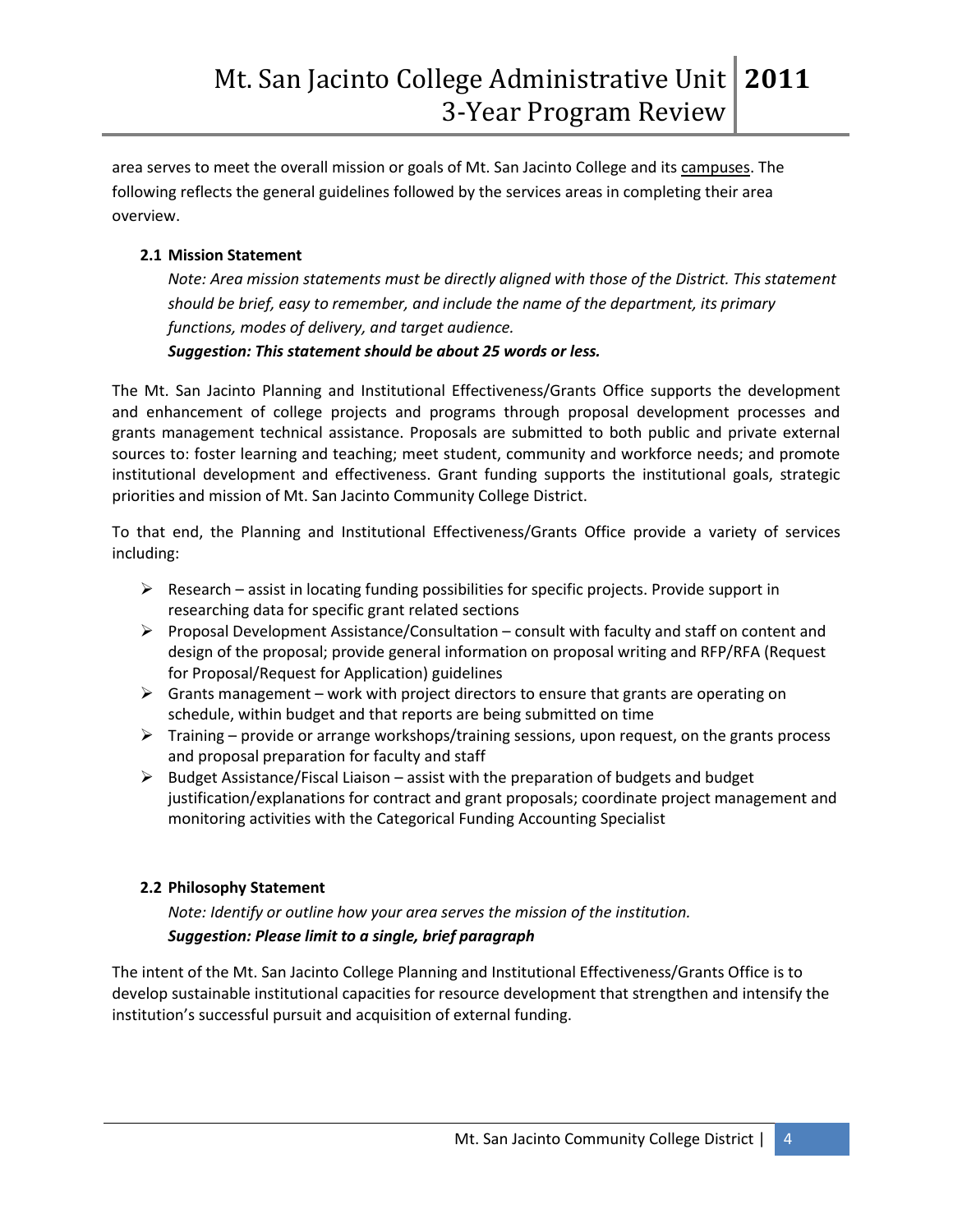## **2.3 Administrative Unit Functions**

*Note: Identify and describe the services offered and the functions performed by the unit.* 

**Accountability:** Provide advice to faculty and staff to ensure funds awarded are being spent in accordance with the guidelines provided by the funding source. Monitor quarterly progress of funding project activities.

**Agency Liaison:** Contact federal, state, and local sources for funding information and discussion of project priorities and interests.

Budget Assistance: Assist with the preparation of budgets and budget justification/explanations for contract and grant proposals.

**Consultation:** Provide advice on planning projects, consult with faculty and staff on content and design of the proposal and identify funding sources.

**Evaluation:** Provide information on and aid in the development of evaluation plans for inclusion in grant proposals.

**Facilitation:** Provide assistance in facilitating meetings for internal grant projects or ones that have multiple organizations involved as partners.

**Fiscal Liaison:** Coordinate project management and monitoring activities with the Categorical Funding Accounting Specialist.

**Grants Management:** Work with project directors to ensure that the grant is operating on schedule, within budget and that reports are submitted on time.

**Materials/Information Dissemination:** Provide information, paper-based as well as electronic, about funding opportunities, proposal development tips, policies and procedures related to grants, grant terminology, grant management and other grant-related topics.

**Project Development:** Coordinate internal meetings with faculty/staff to discuss guidelines, generate ideas, design projects, and assist in writing sections of the proposal.

**Proposal Assistance:** Provide general information on proposal writing and RFP/RFA (Request for Proposal/Request for Application) guidelines; provide general descriptive information for inclusion in proposals; prepare budgets; edit proposals; complete forms; make copies; coordinate delivery of proposals to funding agencies; and submit proposals by mail or federal express.

**Research:** Assist in locating funding possibilities for specific projects. Also provide support in researching data for specific grant related sections.

**Records:** Maintain copies of proposals submitted by faculty and staff and examples of successful grant proposals.

**Reports:** Collect internal reports on funded projects to ensure records are being kept that will assist in compiling final reports as required by funding sources.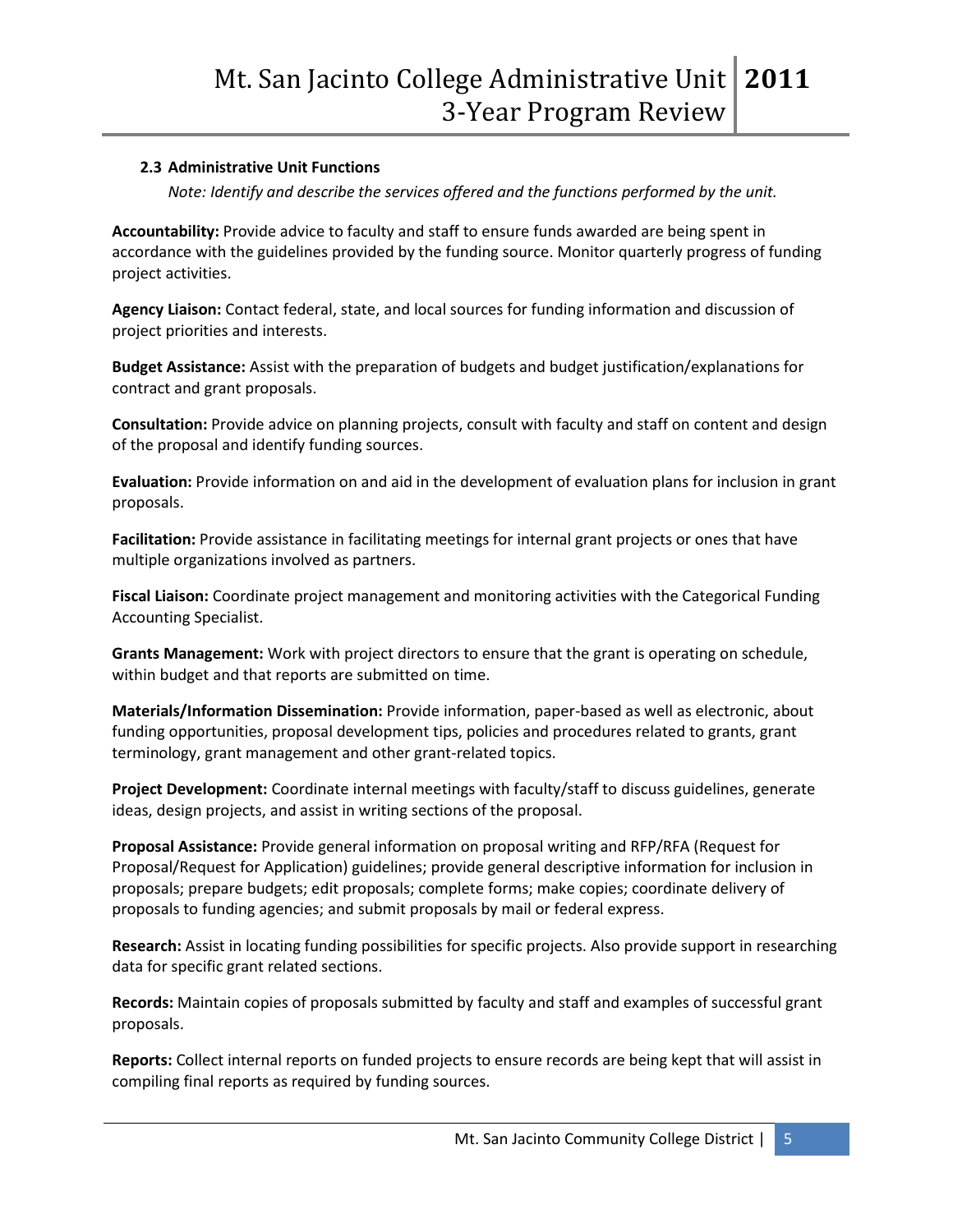**Training:** Provide or arrange workshops/training sessions, upon request, on the grants process and proposal preparation for faculty and staff.

#### **2.4 Recipients of Service**

*Note: Identify the customers and/or recipients of the services offered and performed by the unit.* 

Direct customers and/or recipients of the services offered and performed by the MSJC Grants Office primarily include MSJC administrators (President, Vice Presidents, Deans, Directors, Supervisors, and Coordinators), faculty (full and associate) and classified professionals, and Instructional and/or Student Services departments/programs. Indirect recipients of services offered by the Grants Office consist of students, and community and regional business/industry members.

#### **2.5 Quantity of Contacts (Recipients Served)**

*Note: Briefly report the number of customers served and/or provide a general description of the population(s) you serve (students, faculty, staff, community, etc.). When reporting numbers, please specify the timeframe you are reporting (annual, quarterly, monthly, etc.).* 

Number of customers/populations served is measured by the number of grant proposals that are submitted on an annual basis.

2007-2008 Academic Year

- 10 grants submitted (8 awarded)
- Total funding received \$2,941,584 (total funding pursued \$3,544,498)

2008-2009 Academic Year

- 14 grants submitted (9 awarded)
- Total funding received \$ 1,190,824 (total funding pursued \$3,886,378)

2009-2010 Academic Year

- 11 grants submitted (7 awarded)
- Total funding received \$4,584,659 (total funding pursued \$7,286,346)

2010-2011 Academic Year

- 2 grants submitted (2 awarded)

- Total funding received \$5,470,764.00 (total funding pursued \$5,534,764.00)

The number of contacts listed above do not represent the full complement of Planning and Institutional Effectiveness/Grants Office contacts such as grant facilitation contacts, grant trainings, presentations, grant management activities (reporting and evaluation), and partnerships.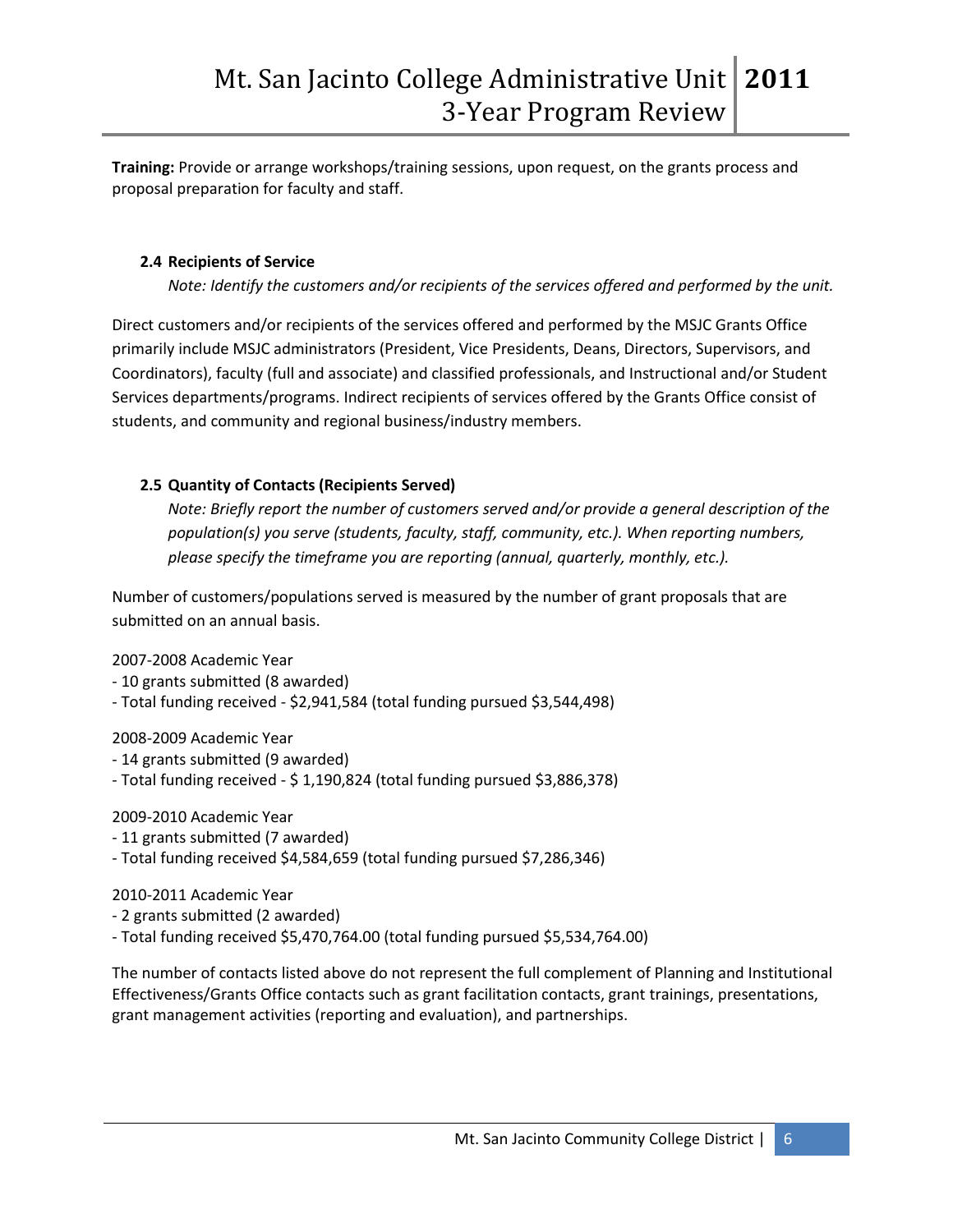## **2.6 Unit Goals and Objectives:**

*Note: Identify the unit's annual goals and describe how the unit goals relate to the institutional goals. List your service area's administrative unit outcomes. Unit objectives must be related to the district goals AND have one or more measurable outcome. Objectives must also be addressed in the SLO/DLO/AUO worksheet and Assessment Plan.* 

#### **Unit Goal(s)**:

- 1. Align all grant applications with the college's integrated institutional plans, strategic plan, institutional/department goals, and mission statement. (*Annual Institutional Goal(s): Systematic Planning and Assessment/Fiscally Sound Position)*
- 2. Increase the number of grants submitted to federal/state/local/private foundations in collaboration with the MSJC faculty, staff, and administrators to support academic programs, support services and student success. *(Annual Institutional Goal(s): Student Success/Fiscally Sound Position/Community Partnerships and Service)*
- 3. Finalize a Federally Negotiated Indirect Cost Rate in collaboration with Business Services.
- 4. Develop a grants management module to assist project directors with efficiently implementing grant projects

#### **Administrative Unit Outcome(s):**

- Integrate institutional goals into all grant applications/proposals.
- Create quarterly district updates regarding grant development and submission activities.
- The number of grants submitted to federal, state, local, private foundations by faculty, staff and administrators will increase over the prior academic year.
- The college will have a federally negotiated indirect cost rate with its cognizant agency Department of Health and Human Services
- Offer two Grants Academies to train faculty, staff and administrators on grant writing, development , research and submission activities.

#### **2.7 Administrative Unit Strengths**

*Note: Briefly describe about five of your area's greatest strengths. Strengths substantiated through data are preferred. Provide evidence from customers/recipients that demonstrate success. How does the unit work to correct problems and improve its services? What strategies have been used to improve delivery of support services within the unit (e.g., technology, online options, paperless access)*

High Return on Investment (ratio): over the last three years, the Planning and Institutional Effectiveness/Grants Office has consistently exhibited a high return on investment related to grant development efforts. Return on investment is defined as garnering revenue that surpasses the cost of the department which includes all budget categories (staffing, benefits, supplies, equipment, travel, etc). In 2008-09 the office's return on investment ratio was 10:1; in 2009-10 the return on investment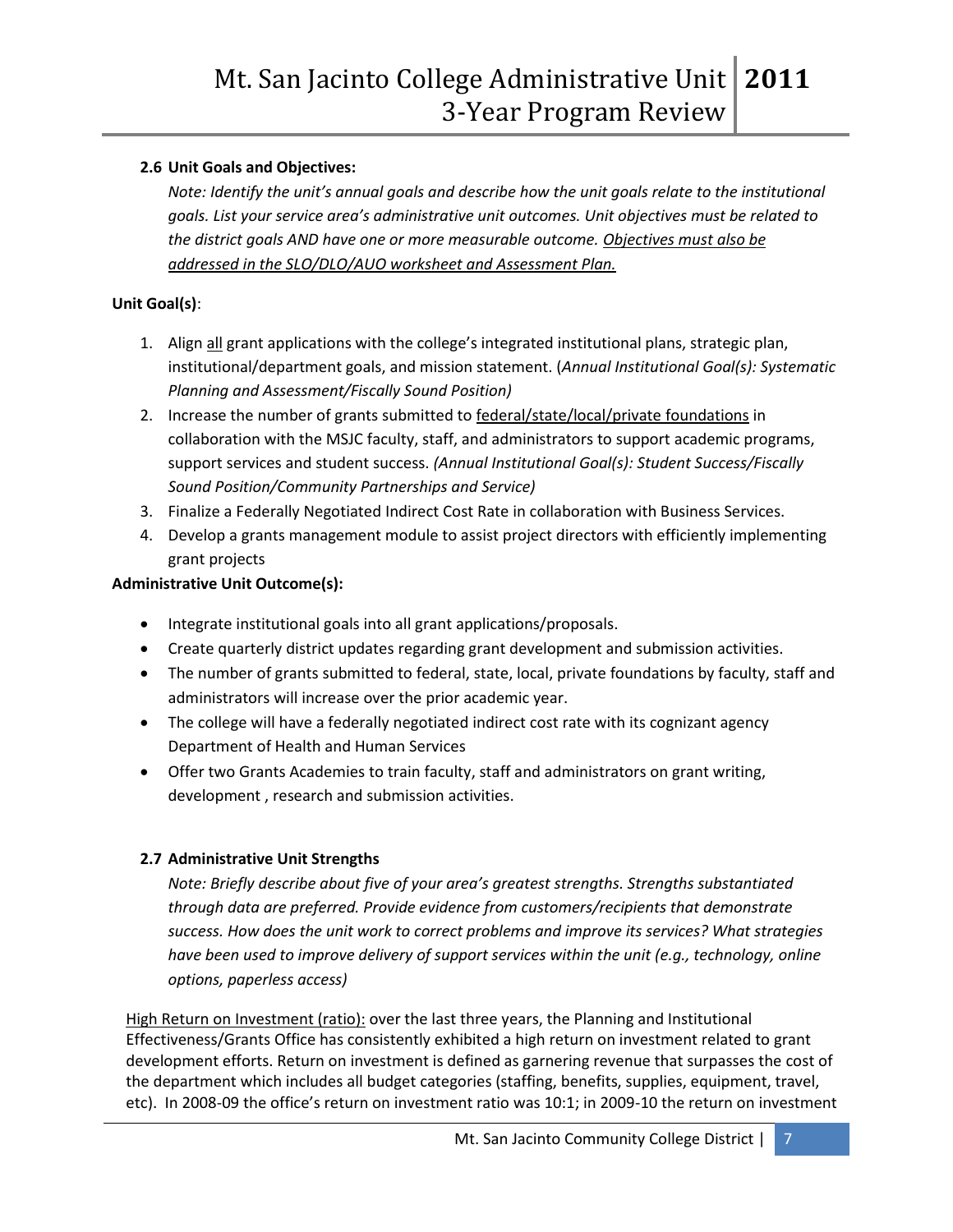ratio was 41:1, and in 2010-11 the return on investment was 54.1. Since 2004, the Planning and Institutional Effectiveness/Grants Office has received over \$21 million in external grants for Mt. San Jacinto College. Although the Planning and Institutional Effectiveness/Grants Office does not receive any of the grant funds, it is clear from the data that the office is a revenue-generating department and more than compensates for the staff and budget allocated to the department.

Responsive to institutional priorities and goals (student success): The office utilizes the mission statement, program review data, institutional annual goals, department related priorities and other integrated institutional planning documents to support its grant development efforts. The recently funded US Department of Education, Hispanic-Serving Institutions Grant Program (Title V) and STEM grant provides an excellent example of a grant program that was developed in collaboration with faculty, classified staff, and administrators, focused on institutional priorities related to student success.

Successful Submission Rates: Over the last three years, the MSJC Grants Office has been successful in its grant endeavors, as evidenced by the number of grants successfully awarded (total grants awarded=30). The average success rate (over the last three years) of the Grants Office is 70%.

#### **2.8 Improvement Areas**

*Note: Identify specific issues and/or needs that are affecting the efficiency or effectiveness of your area. Summarize areas in which the unit can capitalize on opportunities available and increase effectiveness. Identify barriers which the unit faces. What future trends are likely to have an impact on the unit and how does the unit intend to deal with them? Do you anticipate that the workload will increase, decrease, or remain constant in the upcoming one to three years? IS this a temporary situation?*

Grants Office Staffing Levels: Due to budgetary constraints forecasted for the next several years it is anticipated that the college will seek additional external funding opportunities through grants to support important college-wide functions, initiatives, programs and services. As a result, the workload for grant development and management will increase; however, the Grants Office has minimal staffing of one administrator and one supervisor with no other support staff. As such, meeting the need to support additional grant development and management efforts will be difficult if no additional support is added to the department.

Support Department Staffing Levels: Per the Annual Grant Reports for 2007-2010, the Grants Office maintained a steady submission rate of between 10-15 grants per year; however the number of grants submitted in academic year 2010-2011 dipped as a result of the Accreditation Self Study in October 2011. The number of grants submitted will not increase substantially without additional support in the Grants Office as well as additional staffing in other support areas of the college such as institutional research and information technology. In particular, the two identified support departments are critical in that each department provide vital data that drives each grant application. If these departments to do not receive additional support to keep up with the additional workload anticipated, the opportunities to receive external grant funding will remain at the current grant submission threshold.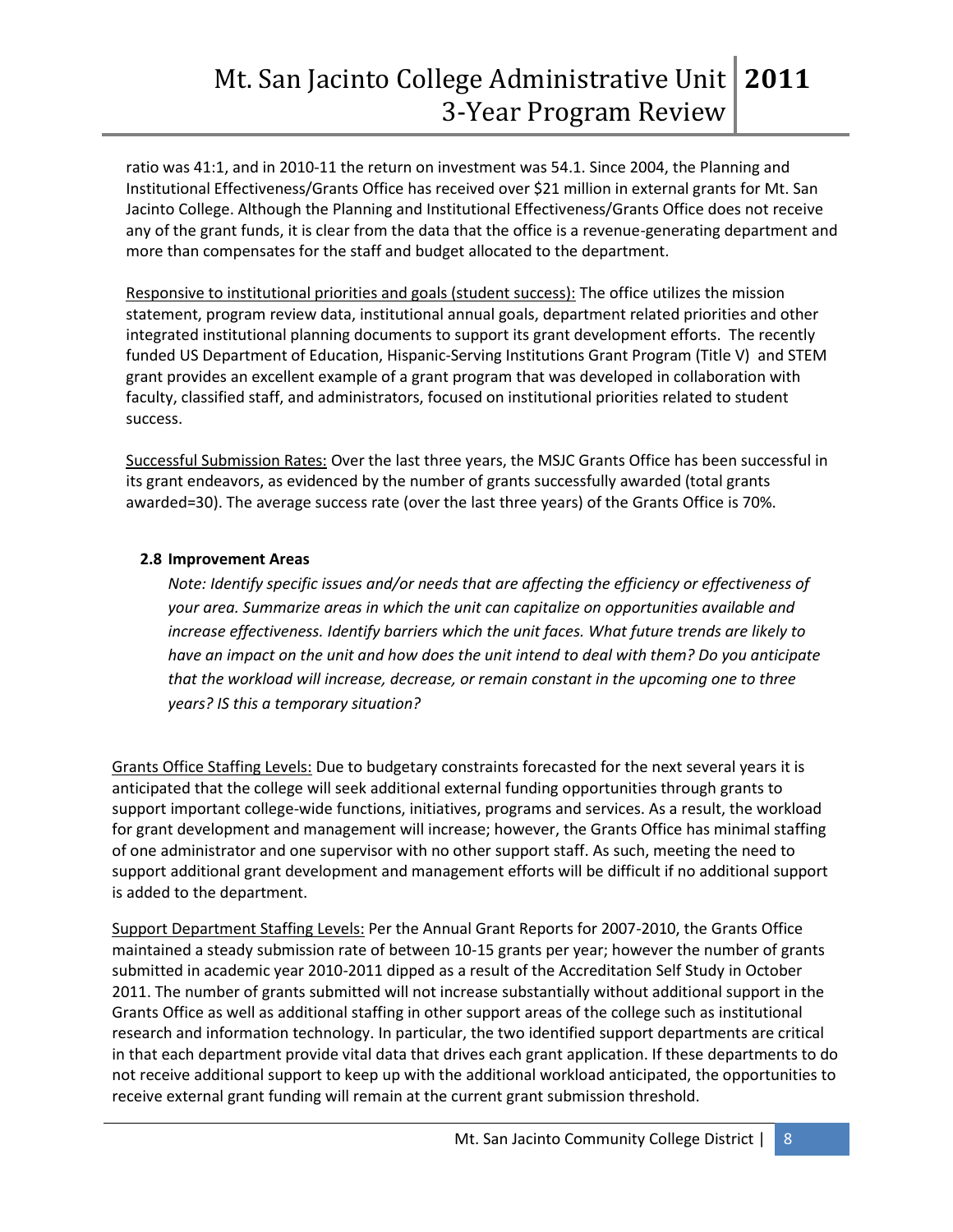Accreditation Responsibilities: The dual role of the Associate Dean and the Accreditation Liaison Officer produces several challenges in that during periods of active accreditation activities such as follow up reports, annual reports, substantive change reports, and the self study evaluations, the office staff of two is unable to perform specific grant functions and duties at the same efficiency level. Additional support is necessary to maintain and expand the current grant development efforts. The accreditation activities have seen a dramatic increase over the last several years as a result of heightened compliance efforts by the Accrediting Commission of Junior and Community Colleges. In the last three years Mt. San Jacinto College has been required to submit the following to the ACCJC: 2007 – Annual Report and a Follow Up Report, 2008– Annual Report and a Midterm Report, 2009 – Annual Report and Follow Up Report, 2010 – Annual Report, Follow Up Report, Follow Up Report Site Visit, Self Study development, and 4 Substantive Change Request Reports.

Gradual decrease in the amount of federal and state funding for higher education-related grants: Over the last several years (due to budgetary constraints at the local, state, and federal levels) there have been fewer grant opportunities and competitions. In addition, the office has primarily targeted state and federal grant funding and has submitted very few grants to private foundations, businesses and organizations. The Grants Office has not been able to diversify its potential funding streams to account for the downturn in state and federal funding due to minimal staffing levels and inadequate grant databases that provide critical information on potential federal, state and private foundations/corporations that align with the college's strategic direction and mission. As such the Planning and Institutional Effectiveness/Grants Office has submitted a RAP to request funding for a Grant Management and Development system (eCivis).

#### **2.9 Operational Mandates**

*Note: If applicable, identify all related requirements applicable to Title 5 requirements and any other mandated requirements identified by the state, federal, and/or local level.* 

Grant Award notification (GAN) mandates and requirements. Federal and state grant regulations.

#### **2.10 Accreditation Concerns**

*Note: Compare comments related to Accreditation and how your area addresses targeted concerns.* 

Standard 1 – Mission and Institutional Effectiveness/Recommendation 2 – planning and budget allocation processes. The Planning and Institutional Effectiveness/Grants Office will be using the prioritization allocation rubric, unit plans, division plans, and program review data to align all grant proposals with the college's goals and mission. The prioritization of RAPs and consequent recommendations by the Institutional Planning committee will be used to drive grant submissions.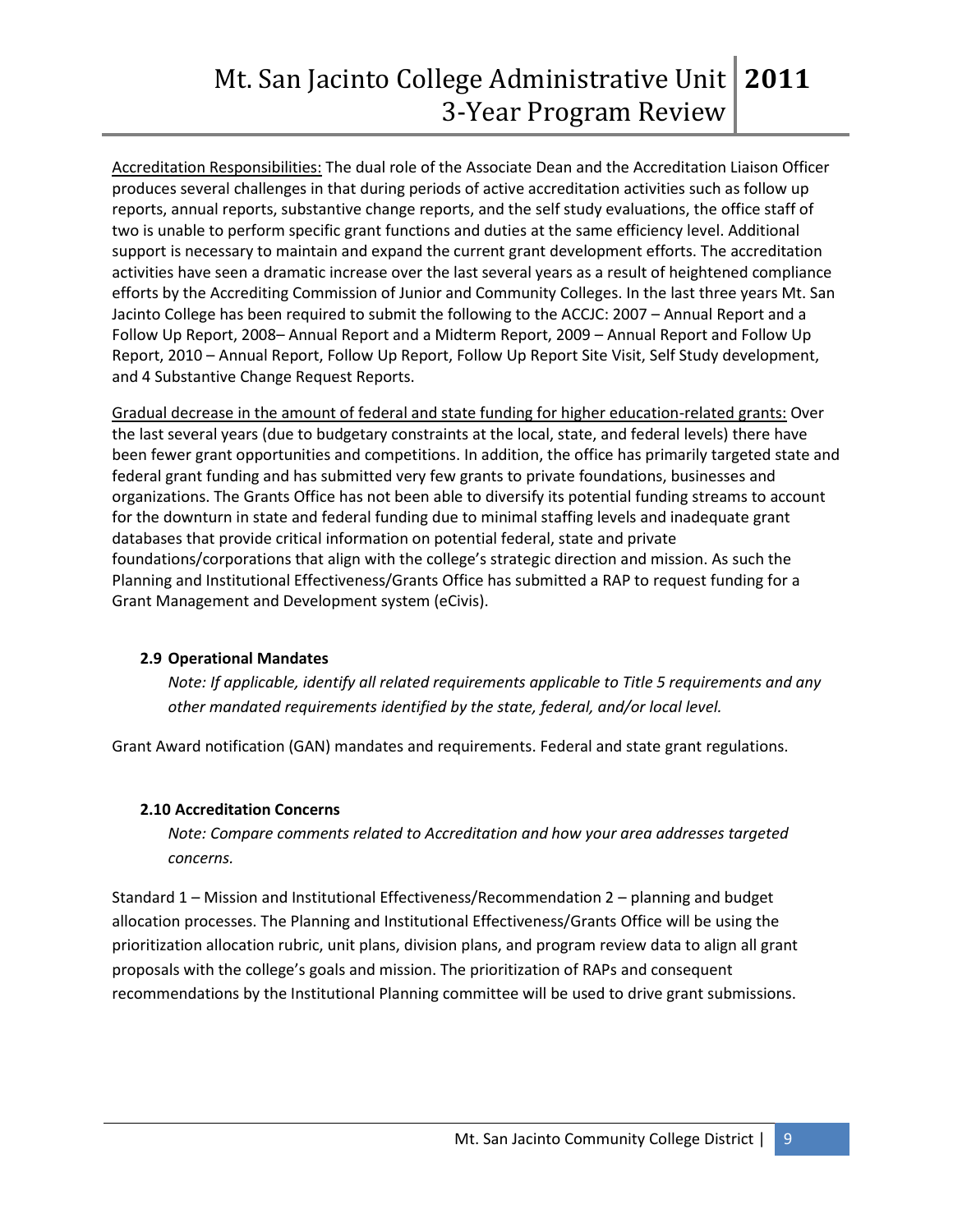#### **2.11 Results of Previous Program Review/Progress on Goals**

**Mission Statement:** The Mt. San Jacinto Planning and Institutional Effectiveness/Grants Office supports the development and enhancement of college projects and programs through proposal development processes and grants management technical assistance. Proposals are submitted to both public and private external sources to: foster learning and teaching; meet student, community and workforce needs; and promote institutional development and effectiveness. Grant funding supports the institutional goals, strategic priorities and mission of Mt. San Jacinto Community College District.

|                  | <b>Objective (from</b><br>program review)                                                                                                                                                                                                   | <b>Student Learning</b><br>Outcome (SLO)<br>or<br><b>Service Area</b><br><b>Outcome</b><br>(AUO/DLO)                        | <b>Linked to Institutional</b><br><b>Learning Outcome</b>                                                                                                                                           | <b>Assessment</b><br><b>Criteria</b><br>(Specify<br><b>Target</b><br>Performance<br>Level)                         | Assessment<br><b>Measure</b>                                                                             | Completion<br>(or<br>anticipate<br>completion)<br>Findings* | Improvement<br>Recommendatio<br>ns (next step)*                                                                                   |
|------------------|---------------------------------------------------------------------------------------------------------------------------------------------------------------------------------------------------------------------------------------------|-----------------------------------------------------------------------------------------------------------------------------|-----------------------------------------------------------------------------------------------------------------------------------------------------------------------------------------------------|--------------------------------------------------------------------------------------------------------------------|----------------------------------------------------------------------------------------------------------|-------------------------------------------------------------|-----------------------------------------------------------------------------------------------------------------------------------|
| $\mathbf{1}$     | Align all grant<br>applications with the<br>college's integrated<br>institutional plans,<br>strategic plan,<br>institutional/departme<br>nt goals, and mission<br>statement.                                                                | Integrate<br>institutional goals<br>into all grant<br>applications/<br>proposals.                                           | $\Box$<br>Communication<br>$\Box$<br><b>Critical Thinking</b><br>$\Box$<br>Aesthetic<br>Awareness<br>$\Box$<br>Social<br>Awareness<br>$\Box$<br>Responsibility<br>Scientific<br>$\Box$<br>Awareness | Needs<br>statements and<br>or institutional<br>commitments<br>identify<br>institutional<br>priorities and<br>plans | Submitted grant<br>proposals                                                                             | 2010-11                                                     | All grants<br>submitted were<br>aligned with<br>institutional plans                                                               |
| $\boldsymbol{2}$ | Improve<br>communication with<br>the faculty (Academic<br>Senate) in the<br>development and<br>submission of district-<br>wide grant applications<br>and the components<br>and overall impact the<br>grant will have on the<br>institution. | Create quarterly<br>presentations to<br>academic senate<br>regarding grant<br>development and<br>submissions                | Communication<br>$\Box$<br>$\Box$<br><b>Critical Thinking</b><br>Aesthetic<br>□<br>Awareness<br>$\Box$<br>Social<br>Awareness<br>Responsibility<br>$\Box$<br>$\Box$<br>Scientific<br>Awareness      | Faculty receive<br>consistent and<br>frequent<br>communicatio<br>ns from the<br><b>Grants</b> Office               | Number of<br>presentations to<br>faculty.<br>Grants Office<br>Customer<br>Satisfaction<br>Survey Results | 2010-11                                                     | Academic Senate<br>Committee<br>members were<br>included on<br>correspondence<br>regarding all<br>federal grant<br>opportunities. |
| $\mathfrak{Z}$   | Increase the number of<br>grants submitted to<br>private foundations in<br>collaboration with the<br><b>MSJC Foundation to</b><br>support academic<br>programs, support<br>services and student<br>success.                                 | The number of<br>grants submitted<br>to private<br>foundations will<br>increase over the<br>prior academic<br>year.         | Communication<br>$\Box$<br><b>Critical Thinking</b><br>$\Box$<br>$\Box$<br>Aesthetic<br>Awareness<br>П<br>Social<br>Awareness<br>$\Box$<br>Responsibility<br>$\Box$<br>Scientific<br>Awareness      | Private<br>Foundation<br>Grants<br>submitted by<br>institution                                                     | Number of<br>private<br>foundation<br>grants<br>submitted                                                | 2010-11                                                     | Software was not<br>purchased and<br>change in<br>Foundation<br>staffing did not<br>permit for this<br>goal to be<br>achieved.    |
| $\overline{4}$   | Finalize a Federally<br>Negotiated Indirect<br>Cost Rate in<br>collaboration with<br><b>Business Services.</b>                                                                                                                              | A federally<br>negotiated indirect<br>cost rate will be<br>established with<br>the Dept. of Health<br>and Human<br>Services | Communication<br>$\Box$<br>$\Box$<br><b>Critical Thinking</b><br>Aesthetic<br>□<br>Awareness<br>$\Box$<br>Social<br>Awareness<br>Responsibility<br>$\Box$<br>Scientific<br>$\Box$<br>Awareness      | Completed<br>indirect cost<br>rate with<br><b>DHHS</b>                                                             | Finalized<br>federally<br>negotiated<br>indirect cost<br>rate                                            | 2010-11                                                     | In progress.                                                                                                                      |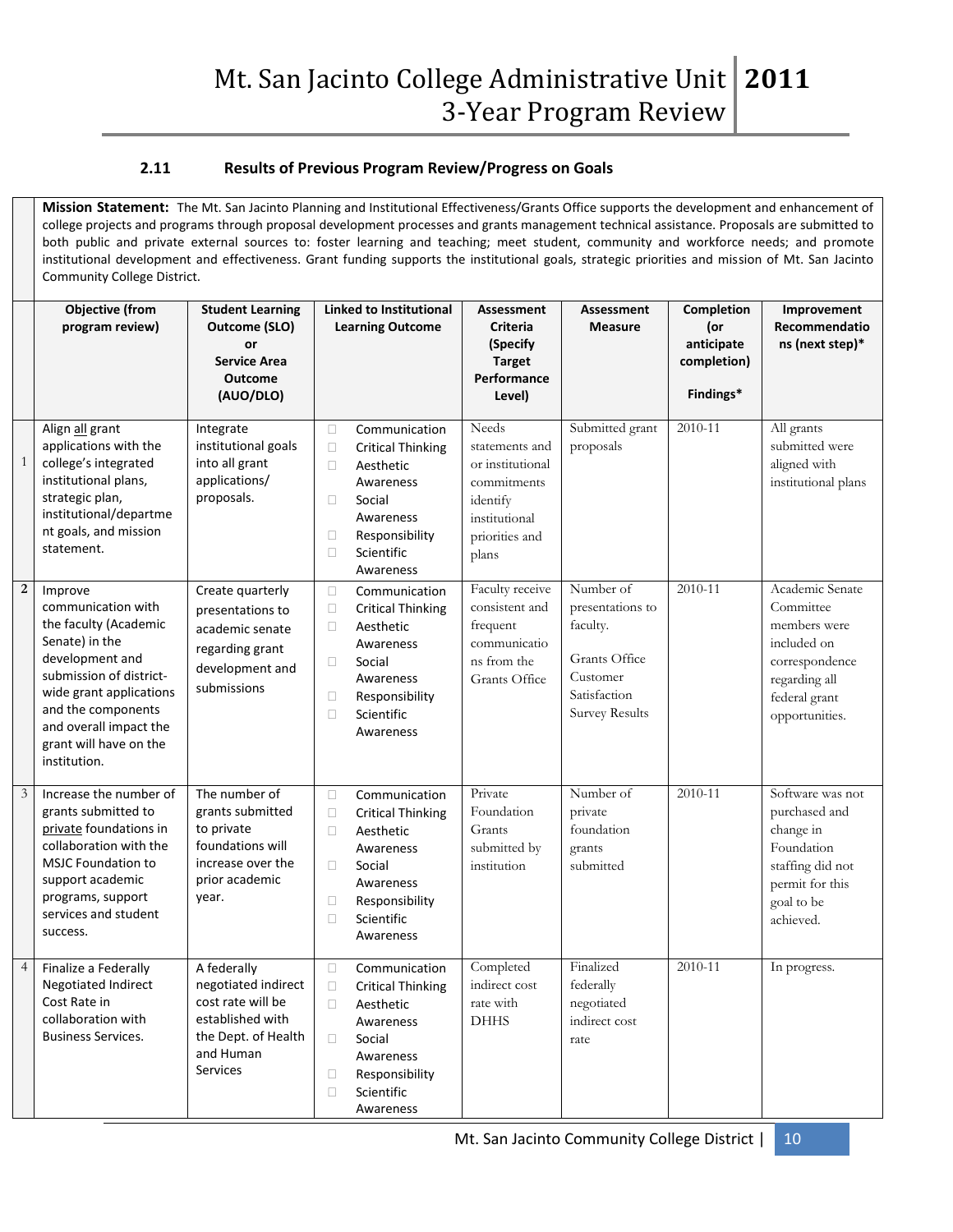#### **Part II. 2011-2012 Assessment Plan for Administrative Unit Area:** *(specify)*

**Mission Statement:** The Mt. San Jacinto Planning and Institutional Effectiveness/Grants Office supports the development and enhancement of college projects and programs through proposal development processes and grants management technical assistance. Proposals are submitted to both public and private external sources to: foster learning and teaching; meet student, community and workforce needs; and promote institutional development and effectiveness. Grant funding supports the institutional goals, strategic priorities and mission of Mt. San Jacinto Community College District.

|                  | <b>Objective (from</b><br>program review)                                                                                                                                                                                                   | <b>Student Learning</b><br>Outcome (SLO)<br>or<br><b>Service Area</b><br><b>Outcome</b><br>(AUO/DLO)                              | <b>Linked to Institutional</b><br><b>Learning Outcome</b>                                                                                                                                           | Assessment<br><b>Criteria</b><br>(Specify<br><b>Target</b><br>Performance<br>Level)                                                                                                               | <b>Assessment</b><br><b>Measure</b>                                                                                       | <b>Completion</b><br>(or<br>anticipate<br>completion)<br>Findings* | Improvement<br>Recommendatio<br>ns (next step)* |
|------------------|---------------------------------------------------------------------------------------------------------------------------------------------------------------------------------------------------------------------------------------------|-----------------------------------------------------------------------------------------------------------------------------------|-----------------------------------------------------------------------------------------------------------------------------------------------------------------------------------------------------|---------------------------------------------------------------------------------------------------------------------------------------------------------------------------------------------------|---------------------------------------------------------------------------------------------------------------------------|--------------------------------------------------------------------|-------------------------------------------------|
| $\mathbf{1}$     | Align all grant<br>applications with the<br>college's integrated<br>institutional plans,<br>strategic plan,<br>institutional/departme<br>nt goals, and mission<br>statement.                                                                | Integrate<br>institutional goals<br>into all grant<br>applications/<br>proposals.                                                 | Communication<br>$\Box$<br>$\Box$<br><b>Critical Thinking</b><br>$\Box$<br>Aesthetic<br>Awareness<br>$\Box$<br>Social<br>Awareness<br>$\Box$<br>Responsibility<br>$\Box$<br>Scientific<br>Awareness | Needs<br>statements and<br>or institutional<br>commitments<br>identify<br>institutional<br>priorities and<br>plans                                                                                | Submitted grant<br>proposals                                                                                              | 2012-2013                                                          |                                                 |
| $\boldsymbol{2}$ | Improve<br>communication with<br>the faculty (Academic<br>Senate) in the<br>development and<br>submission of district-<br>wide grant applications<br>and the components<br>and overall impact the<br>grant will have on the<br>institution. | Create quarterly<br>district updates<br>regarding grant<br>development and<br>submission<br>activities                            | $\Box$<br>Communication<br>$\Box$<br><b>Critical Thinking</b><br>$\Box$<br>Aesthetic<br>Awareness<br>Social<br>□<br>Awareness<br>$\Box$<br>Responsibility<br>$\Box$<br>Scientific<br>Awareness      | MSJC Staff<br>receive<br>consistent and<br>frequent<br>communicatio<br>ns from the<br>Grants Office                                                                                               | Updates via<br>email, website<br>and e-<br>newsletters<br><b>MSJC</b><br>Links/Roundup                                    | 2012-2013                                                          |                                                 |
| $\mathfrak{Z}$   | Increase the number of<br>grants submitted to<br>federal, state, local and<br>private foundations in<br>collaboration with the<br>faculty, staff and<br>administrators                                                                      | The number of<br>grants submitted<br>by faculty, staff<br>and administrators<br>will increase over<br>the prior academic<br>year. | Communication<br>$\Box$<br>$\Box$<br><b>Critical Thinking</b><br>$\Box$<br>Aesthetic<br>Awareness<br>$\Box$<br>Social<br>Awareness<br>$\Box$<br>Responsibility<br>Scientific<br>$\Box$<br>Awareness | Federal, state,<br>local and<br>private<br>foundation<br>Grants<br>submitted by<br>institution<br>Acquire eCivis<br>to assist with<br>identification<br>of grants<br>Grants<br>Academy<br>offered | Number of<br>grants<br>submitted<br>eCivis grant<br>database<br>developed<br>2 Grant<br>Academies<br>provided per<br>year | 2012-2013                                                          |                                                 |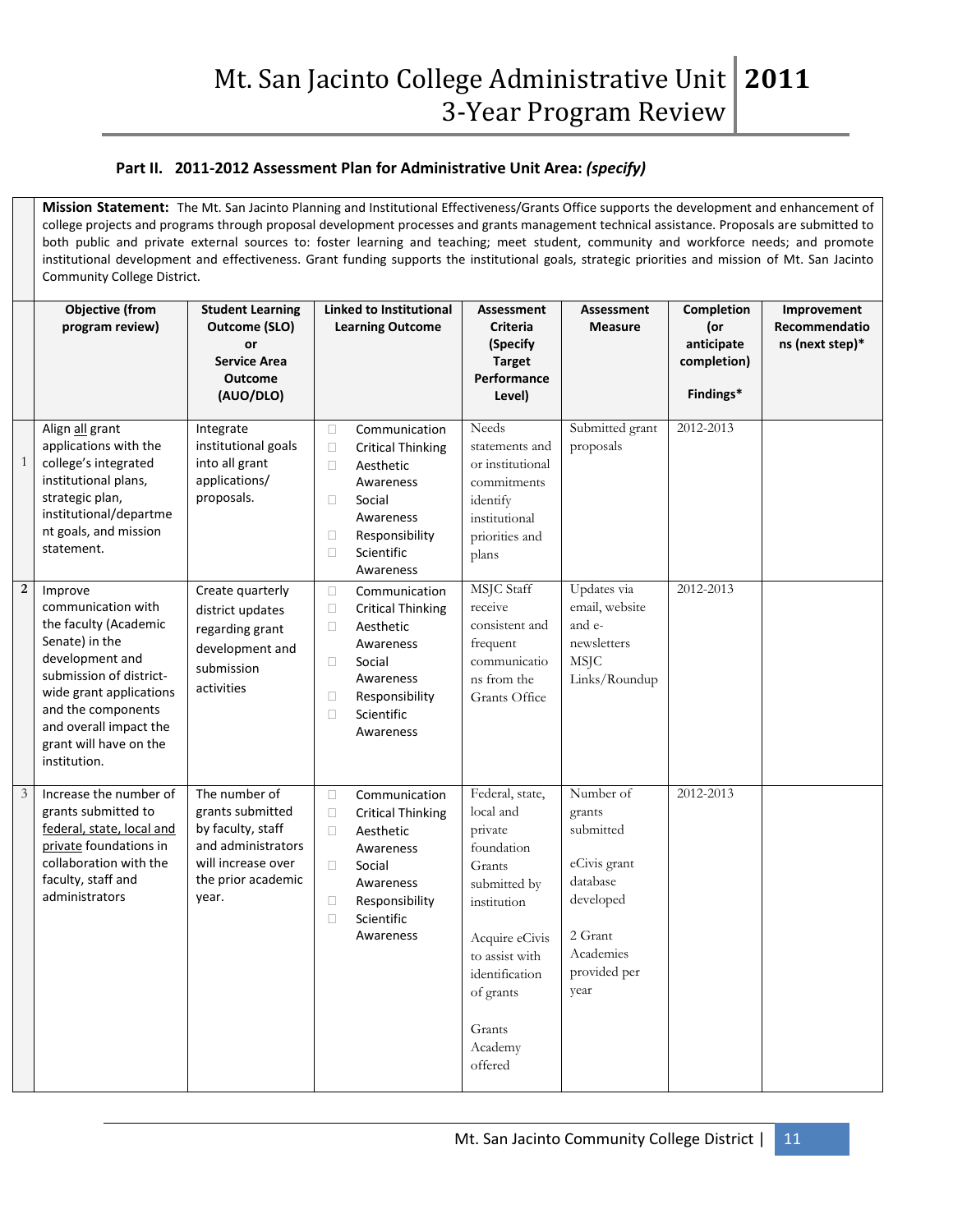# Mt. San Jacinto College Administrative Unit **2011** 3-Year Program Review

| $\overline{4}$ | Finalize a Federally      | A federally         | Communication            | Completed     | Finalized     | 2012-2013 |  |
|----------------|---------------------------|---------------------|--------------------------|---------------|---------------|-----------|--|
|                | Negotiated Indirect       | negotiated indirect | <b>Critical Thinking</b> | indirect cost | federally     |           |  |
|                | Cost Rate in              | cost rate will be   | Aesthetic                | rate with     | negotiated    |           |  |
|                | collaboration with        | established with    | Awareness                | <b>DHHS</b>   | indirect cost |           |  |
|                | <b>Business Services.</b> | the Dept. of Health | Social                   |               | rate          |           |  |
|                |                           | and Human           | Awareness                |               |               |           |  |
|                |                           | <b>Services</b>     | Responsibility           |               |               |           |  |
|                |                           |                     | Scientific               |               |               |           |  |
|                |                           |                     | Awareness                |               |               |           |  |

#### **3. Administrative Unit Resources**

#### **3.1 Organizational Chart**

*Note: Provide an organizational chart of your unit (including all levels of service – administrative and classified staff positions). Click on icon to attach chart.* 

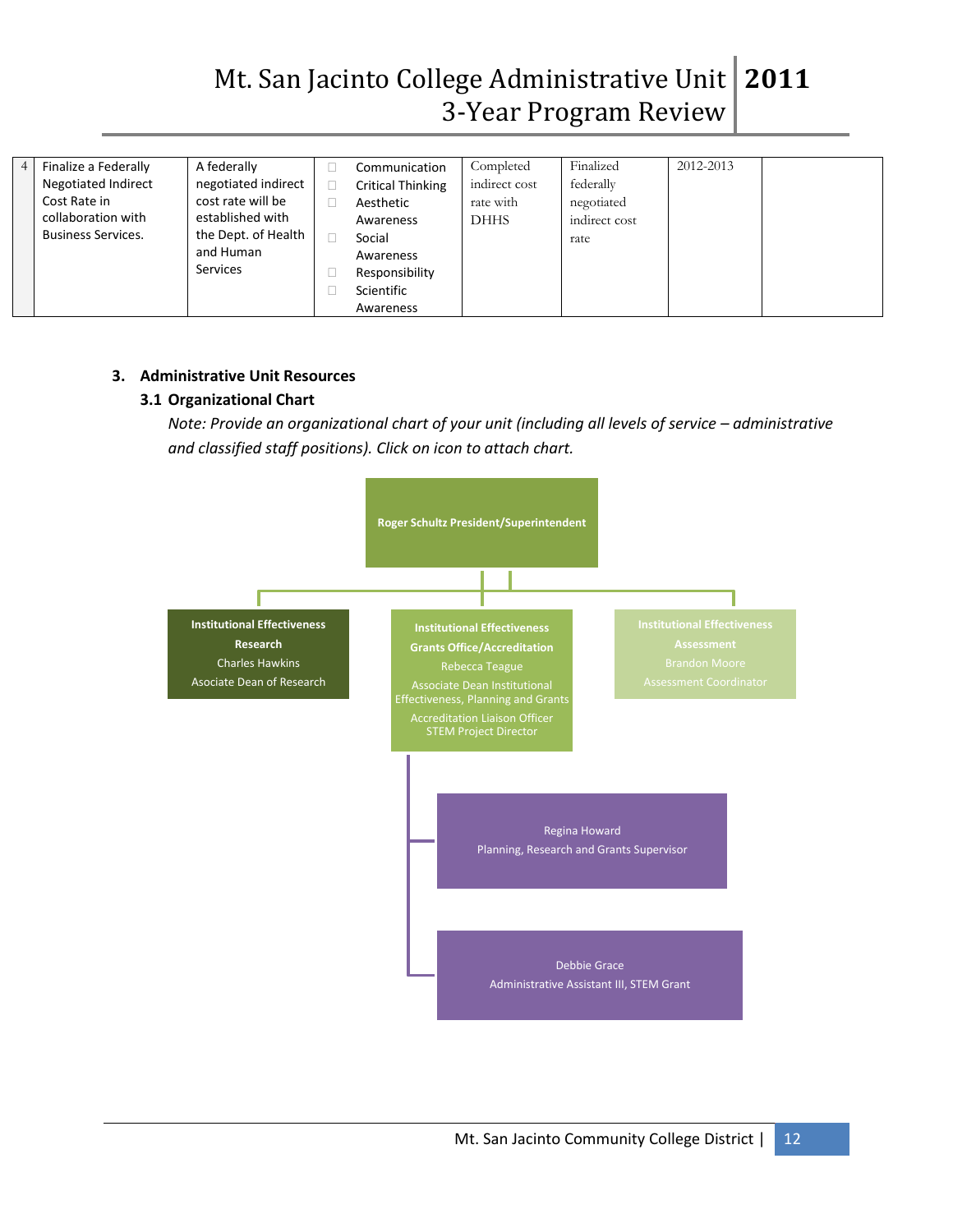#### **3.2 Staffing (Full and Part Time)**

*Note: Identify the number of full and part time staff in the unit. List and briefly describe each administrative/classified position in the unit.* 

#### **1 – Full time Administrator (Associate Dean Institutional Effectiveness, Planning and Grants/Accreditation Liaison Officer)**

#### **1 – Full Supervisor (Planning, Research and Grants Supervisor)**

#### **1 – Administrative Assistant III (STEM Grant)**

#### **3.3 Annual Budget**

*Note: Identify the annual budget for the unit. Provide the percent of the unit's total budget of the college's budget. Outline the amounts budgeted for salaries, equipment, supplies, travel, and other categories.* 

Annual 2012-13 Budget = \$231,385.00

| 1000-3000 Salary/Benefits |    | \$225,276.00 |
|---------------------------|----|--------------|
| 4000 Supplies             | S. | 250.00       |
| 5000 Travel/Consultants   |    | \$5,400.00   |
| 6000 Other                | S. | 459.00       |

#### **3.4 Resource Inventory**

*Note: List equipment and specific technology assigned to your unit. List the number and type of facilities utilized by the unit. Describe the current staff development opportunities provided by the unit.* 

**Equipment/Technology**: Laptop/dual monitors/telephone/Xerox machine-scanning, copying, faxing/color printer

**Facilities**: The MSJC Grants Office is located on the San Jacinto Campus in the Institutional Effectiveness modular 1425 along with Research and Assessment.

**Staff Development**: Current staff development opportunities provided by the unit include Regional and National Council for Resource Development Conferences, and grant proposal writing workshops hosted by various federal/private agencies for specific grant applications.

# **3.5 Collaboration with Students and/or Other Units**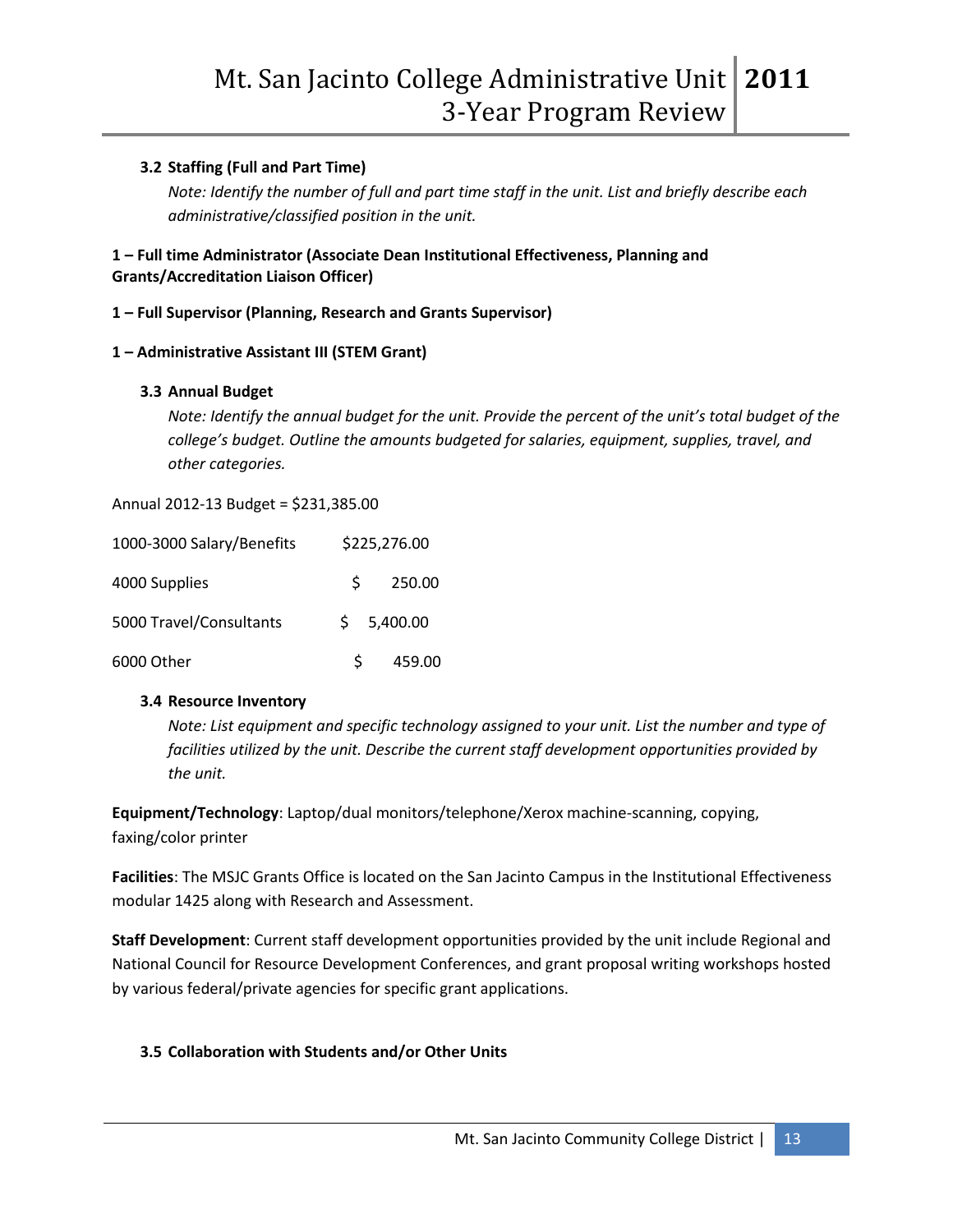*Note: Describe the unit's strengths and weaknesses in the area of outreach and collaboration? Identify how effectively information flows from and to this unit to other units on campus? Identify any areas where communication could be improved.*

The MSJC Grants Office relies on faculty, staff and administrators from other departments for ideas for new grant projects and initiatives. It also works very closely with the following college units:

Superintendent/President's Office **-** The President and the Vice President of Business Services are the only persons authorized by the Board of Trustees to encumber the District. The President's signature is required on all grant applications and at no time may a grant application be submitted without the President's prior knowledge.

Executive Cabinet – The Executive Cabinet approves the general direction and development of all grant proposals and must provide their approval before College personnel can commence in any grant writing activities and/or submission of grant proposals to external funding agencies.

Board of Trustees **-** The Board of Trustees is responsible for approval of all grant awards and contract obligations. When the College is notified that a grant has been successfully funded and a grant award notification has been received, it is required that the grant award information be placed on the Board of Trustees Meeting agenda for discussion and Board approval/disapproval. No work on a grant can begin until the Board of Trustees has approved the grant award.

Institutional Research and Planning – which provides data for grant proposals for grant proposal need statements and helps with evaluation design and implementation of evaluation of the grant if successfully funded.

Information Technology – in collaboration with the Institutional Research department, IT provides data for grant proposals and provides required data elements for grant evaluation activities.

Business Services - Prior to submission all outgoing grant proposals and budgets must be reviewed and approved by Business Services and have the approval signature of the Vice President of Business Services. All contacts, grants and/or special projects must be approved by the Vice President of Business Services before services can be rendered and/or implementation of the grant program can begin. Business Services is also integrally involved with post-award management related to financial and budget reports.

Human Resources - assists with the hiring of all new personnel; reassignments of current staff; and any other employment related issues associated with a grant proposal and/or approved grant.

STRENGTHS: In particular, the entities mentioned above receive frequent and consistent communications regarding grant development, submission, and management efforts from the Grants Office as each unit is integrally involved in the entire grant process. Collaboration with each of the units identified as well as with faculty is strong as evidenced by the number of successful proposals developed, submitted, awarded and managed.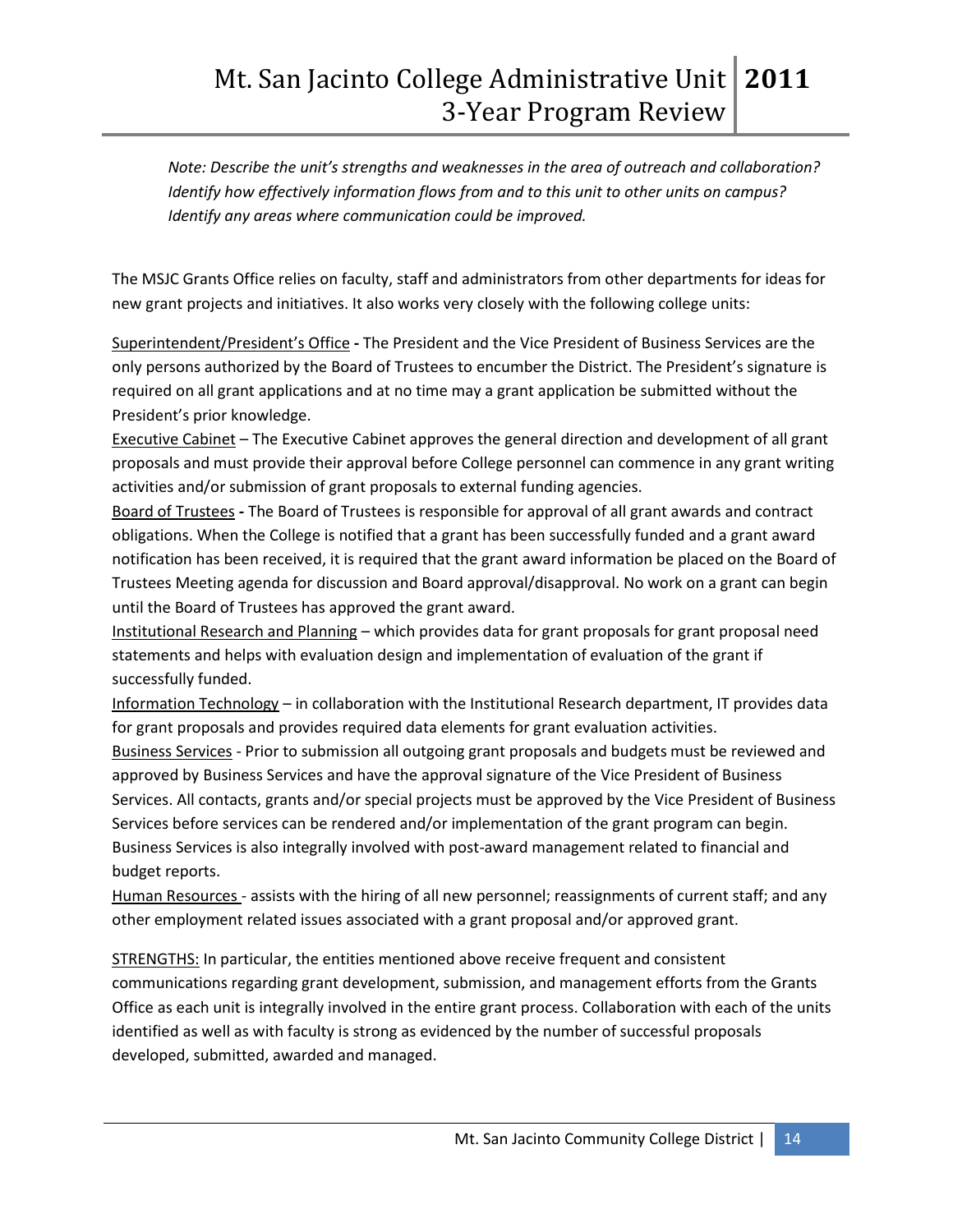AREAS OF IMPROVEMENT: The Grants Office consistently reports out on funding successes; however, communication improvements need to take place with the faculty, staff and administrators. During development/submission of grant proposals information and updates related to pending projects are not consistently communicated out to college constituent groups. In order to eliminate apprehension regarding new projects it is important that information is disseminated throughout the grant development process, not just when it is submitted and awarded.

#### **4. Administrative Unit Needs Assessment**

*Note: Complete Needs Assessment Plan Part 4.1-4.4 on the following pages.* 

# **4.1 Administrative Unit Recommendations**

*Note: Based on the unit's review, describe recommendations for the following cycle. Discuss planned areas for improvement.* 

Based on the Grants Office review, the following recommendations have been developed for planned areas of improvement throughout the 2010-11 academic year:

- 1. Enhance communications to college constituents by (1) regularly updating website, (2) provide frequent announcements about pending and funded grant projects via email or MSJC*Links*, (3) provide quarterly and/or semester presentations to Academic Senate, (4)provide updates to Budget Committee members regarding pending grant projects.
- 2. Diversify grant funding by (1) increasing the number of grants submitted to federal/state/local/private foundation and/or business/industries by faculty/staff/administrators, (2) acquiring eCivis software to be more effective in identifying, securing, and managing grants.
- 3. Increase revenue by not only securing external grant funding, but also working with the MSJC Business Services Office to secure a federally negotiated indirect cost rate. The Indirect Cost Rate will provide the college with grant funding that is undesignated, which can be utilized for any purpose on campus. The indirect cost rate is associated with most federal agencies (including but not limited to US Department of Education, US Department of Agricultural, National Science Foundation, US Department of Labor, etc.)
- **4.2 Identification of Resources Required to Achieve Recommendations (Staff, Supplies, Equipment, Facilities, Marketing/Outreach needs, Institutional Research needs, Other)** *Note: Based on the unit's review, describe the unit's needs for resources (identified above). Itemize actions which the unit is planning to take to meet challenges and improve student learning/department learning outcomes*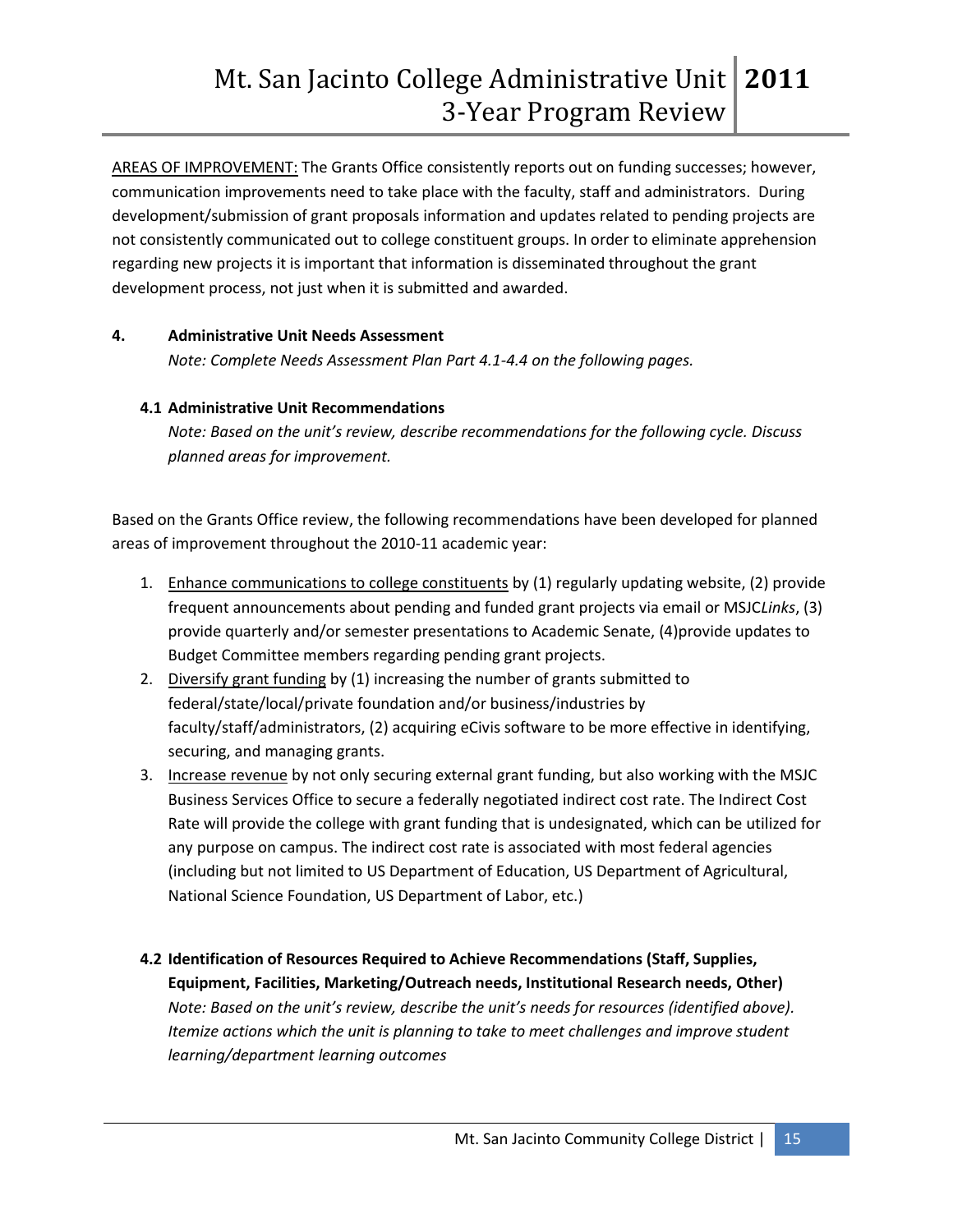Based on the Grants Office review, the following resources have been identified in order to meet acknowledged challenges and opportunities:

- 1. Support for Grants Office: Additional Grants Office support (grant writer) is required to increase the number of proposals submitted on an annual basis. Due to the dual role of the Associate Dean/Accreditation Liaison Officer, it is critical to have support (professional expert) to help with grant development activities.
- 2. Staffing for Support Departments: Additional staffing needs to be considered for IT and Research Offices, should the Grants Office get the capacity to submit additional grant applications. In 2010-2011, the MSJC Grants Office secured over \$5 million in grant funding, as such, each of the funded projects has a robust evaluation component and the requirements for institutional data is growing. As such, support staff is needed to reflect the additional workloads created by funded grant project evaluation activities.
- 3. Acquire Grant Database Software: In order to efficiently identify, secure and manage additional grant opportunities it is critical that a grant database system (eCivis) be purchased to assist in grant research/identification and increase submissions.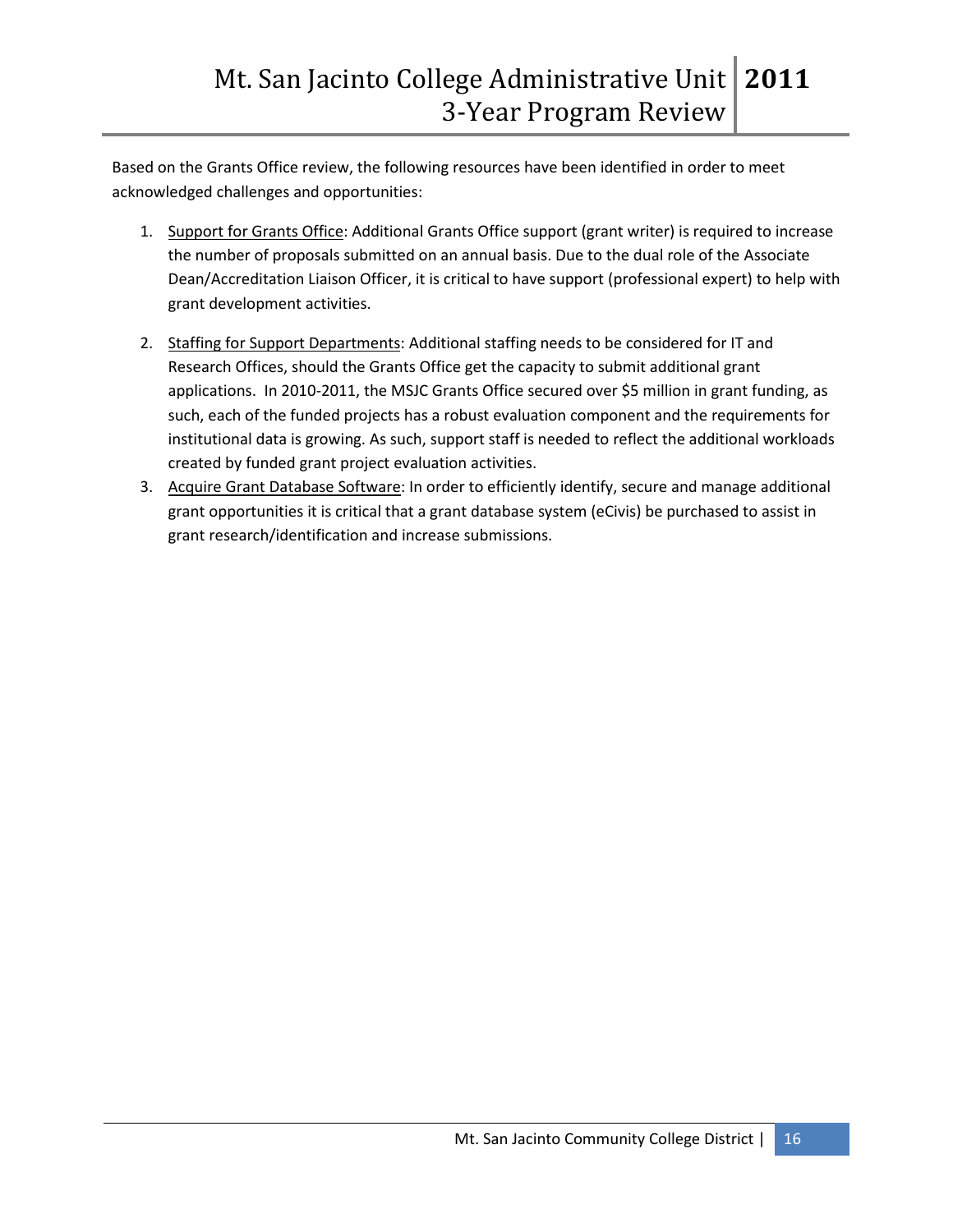#### **Part 4.1 Area Needs Assessment - Staff**

*(Please include: How is the data outcome and analysis tie to your area needs?)*

| <b>Position</b>                                                             | <b>Staffing Levels for Each of the Previous Five Years</b> |             | <b>Anticipated needs</b> |              |                |                                                           |              |              |
|-----------------------------------------------------------------------------|------------------------------------------------------------|-------------|--------------------------|--------------|----------------|-----------------------------------------------------------|--------------|--------------|
|                                                                             | 2007                                                       | 2008        | 2009                     | 2010         | 2011           | $\%$<br>Change from<br>Year 1 to<br>Year 5                | 2011-2012    | 2012-2013    |
| Administration<br>(Certificated<br>Management)                              | $\mathbf{1}$                                               | 1           | 1                        | $\mathbf{1}$ | $\mathbf{1}$   | $\mathbf 0$                                               | $\mathbf 0$  | $\mathbf 0$  |
| Staff<br>Classified<br><b>FT</b><br>Classified<br>(Including<br>Management) | $\overline{0}$                                             | $\mathbf 0$ | $\mathbf 0$              | $\mathbf 0$  | $\overline{2}$ | 200<br>(Administrative<br>Assistant III-<br>Grant Funded) | $\mathbf 0$  | $\mathbf 0$  |
| <b>Classified Staff</b><br>PT                                               |                                                            |             |                          |              |                |                                                           |              |              |
| <b>Confidential Staff</b><br><b>FT</b>                                      |                                                            |             |                          |              |                |                                                           |              |              |
| Hourly Staff (by 1000<br>hour equivalent = $.5$ )                           |                                                            |             |                          |              |                |                                                           |              |              |
| Student<br>Workers                                                          |                                                            |             |                          |              |                |                                                           |              |              |
| Faculty<br>Reassigned<br>FTE Full time                                      |                                                            |             |                          |              |                |                                                           |              |              |
| Faculty<br>Reassigned<br>FTE Part time                                      |                                                            |             |                          |              |                |                                                           |              |              |
| Professional Expert                                                         |                                                            |             |                          |              |                |                                                           | $\mathbf{1}$ | $\mathbf{1}$ |
| <b>Total Full Time</b><br><b>Equivalent Work</b>                            |                                                            |             |                          |              |                |                                                           |              |              |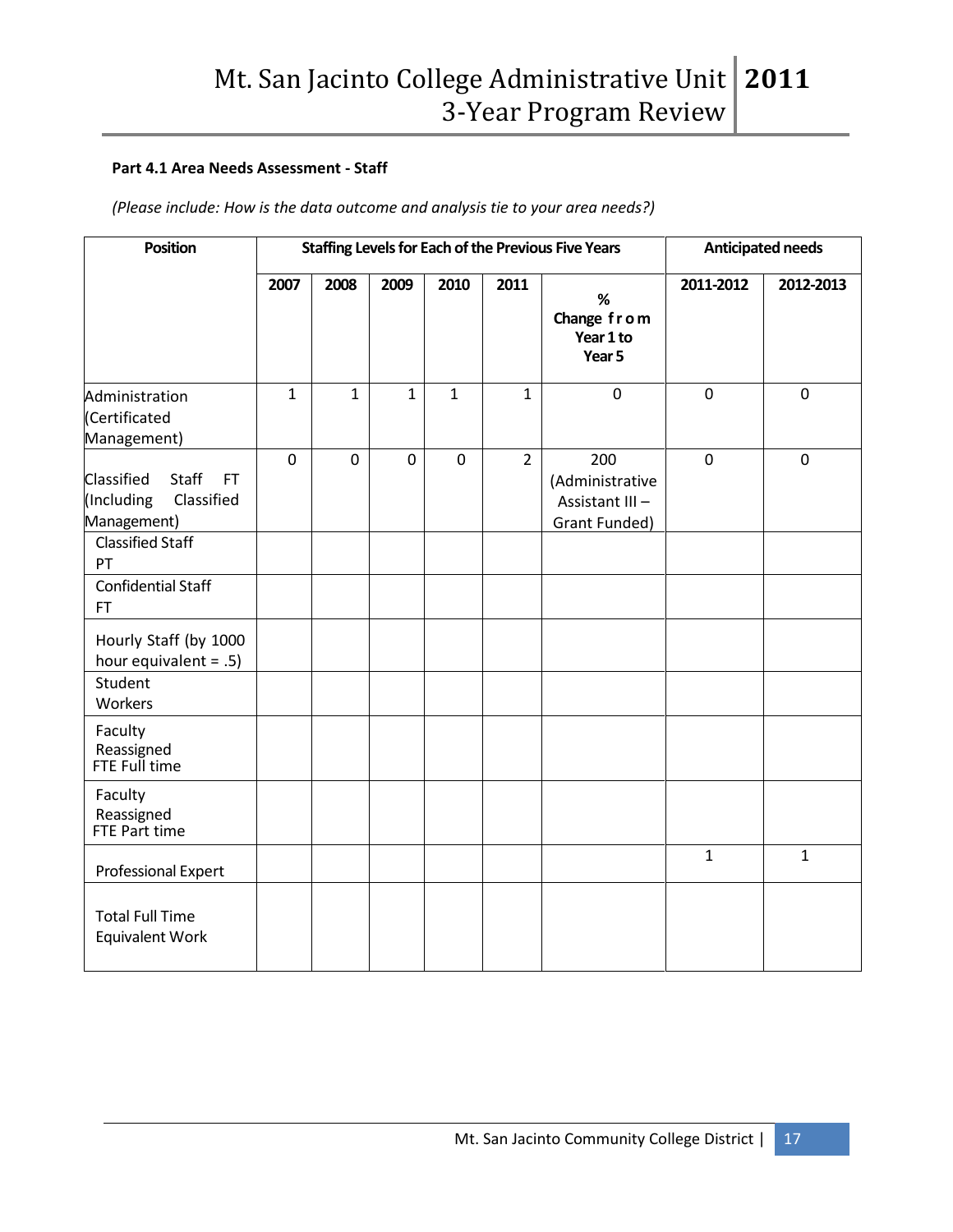# **Part 4.2 Area Needs Assessment – Equipment/Repair**

| List Equipment or Equipment Repair Needed for Academic<br>Year 2011-2012.                                                                                                                                                                                                                                                                                                                                                                                                                                                                                                          | <b>Annual TCO*</b>        |                                   |                                        |  |  |  |
|------------------------------------------------------------------------------------------------------------------------------------------------------------------------------------------------------------------------------------------------------------------------------------------------------------------------------------------------------------------------------------------------------------------------------------------------------------------------------------------------------------------------------------------------------------------------------------|---------------------------|-----------------------------------|----------------------------------------|--|--|--|
| Please list/summarize the needs of your unit on your<br>campus below. Please be as specific and as brief as possible.                                                                                                                                                                                                                                                                                                                                                                                                                                                              | Cost per<br>item          | <b>Number</b><br><b>Requested</b> | <b>Total Cost of</b><br><b>Request</b> |  |  |  |
| Place items on list in order (rank) or importance.                                                                                                                                                                                                                                                                                                                                                                                                                                                                                                                                 |                           |                                   |                                        |  |  |  |
| 1. Grant web-based database system - eCivis<br>Reason: Due to the diversification of responsibilities of the<br>Grants Office staff (accreditation/STEM Grant, etc), the number<br>of grants submitted each year has diminished. Per the strategic \$11,000 per<br>plan, faculty and staff (after receiving grant writing training) will<br>develop future grant proposals. As such a system the Grants<br>Office has submitted a RAP to request funding for a grants<br>database (eCivis) to increase the office's ability to identify,<br>secure and manage grant opportunities. | year (3 year<br>contract) | $\mathbf{1}$                      | \$33,0000                              |  |  |  |
| 2.<br>Reason:                                                                                                                                                                                                                                                                                                                                                                                                                                                                                                                                                                      |                           |                                   |                                        |  |  |  |
| 3.<br>Reason:                                                                                                                                                                                                                                                                                                                                                                                                                                                                                                                                                                      |                           |                                   |                                        |  |  |  |
| 4.<br>Reason:                                                                                                                                                                                                                                                                                                                                                                                                                                                                                                                                                                      |                           |                                   |                                        |  |  |  |
| 5.<br>Reason:                                                                                                                                                                                                                                                                                                                                                                                                                                                                                                                                                                      |                           |                                   |                                        |  |  |  |
| 6.<br>Reason:                                                                                                                                                                                                                                                                                                                                                                                                                                                                                                                                                                      |                           |                                   |                                        |  |  |  |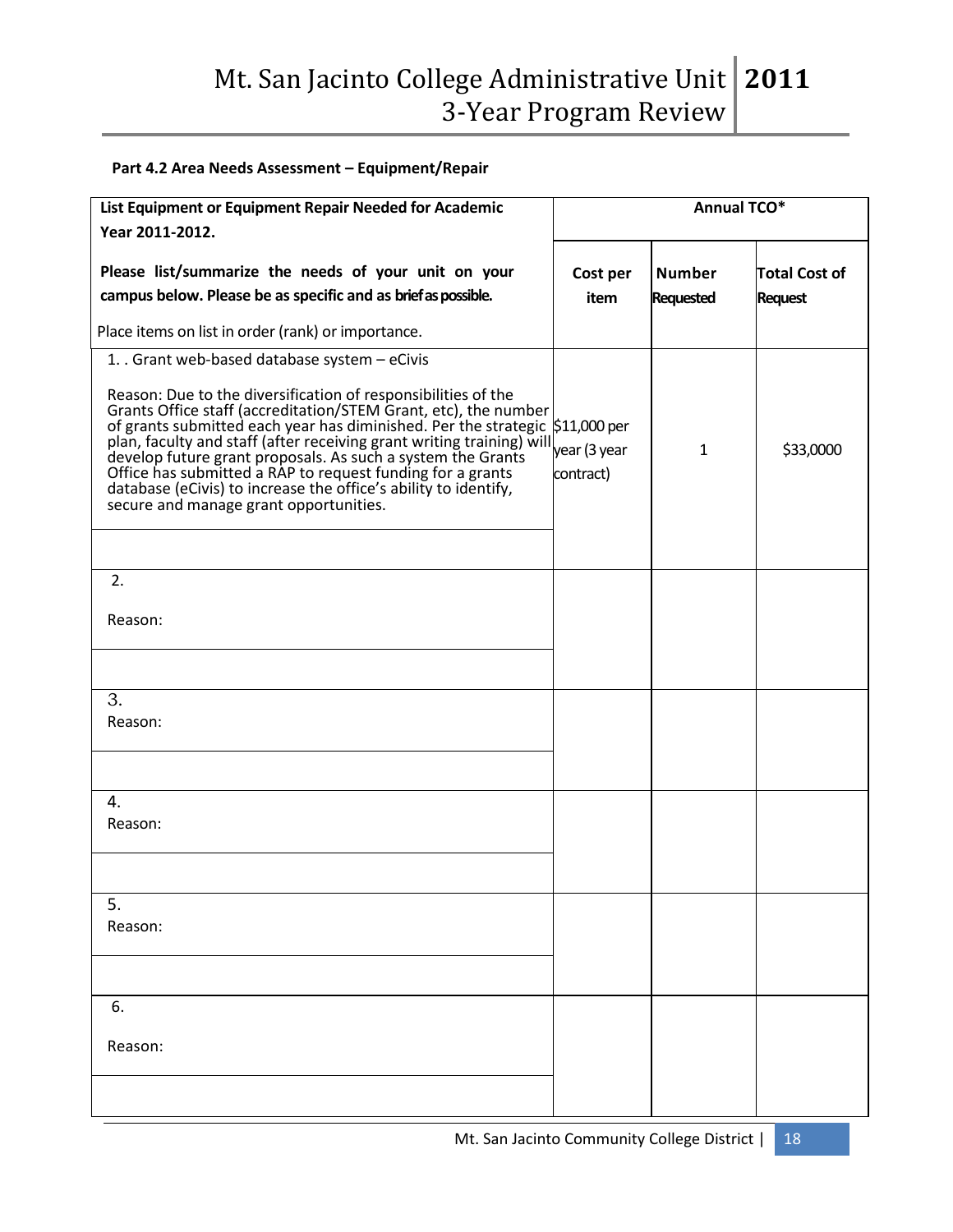#### **Part 4.3 Area Needs Assessment – Facilities**

| List Facility/Staff Needs for Academic Year 2011-2012.                                                | <b>Annual TCO*</b>              |
|-------------------------------------------------------------------------------------------------------|---------------------------------|
| (Remodels, Renovations or added new facilities) Place items on list in order<br>(rank) or importance. | <b>Total Cost of</b><br>Request |
| 1. N/A<br>Reason:                                                                                     |                                 |
|                                                                                                       |                                 |
| 2.                                                                                                    |                                 |
| Reason:                                                                                               |                                 |
|                                                                                                       |                                 |
| 3.                                                                                                    |                                 |
| Reason:                                                                                               |                                 |
|                                                                                                       |                                 |
| 4.                                                                                                    |                                 |
| Reason:                                                                                               |                                 |
|                                                                                                       |                                 |
| 5.                                                                                                    |                                 |
| Reason:                                                                                               |                                 |
| $\overline{6}$ .                                                                                      |                                 |
| Reason:                                                                                               |                                 |
|                                                                                                       |                                 |